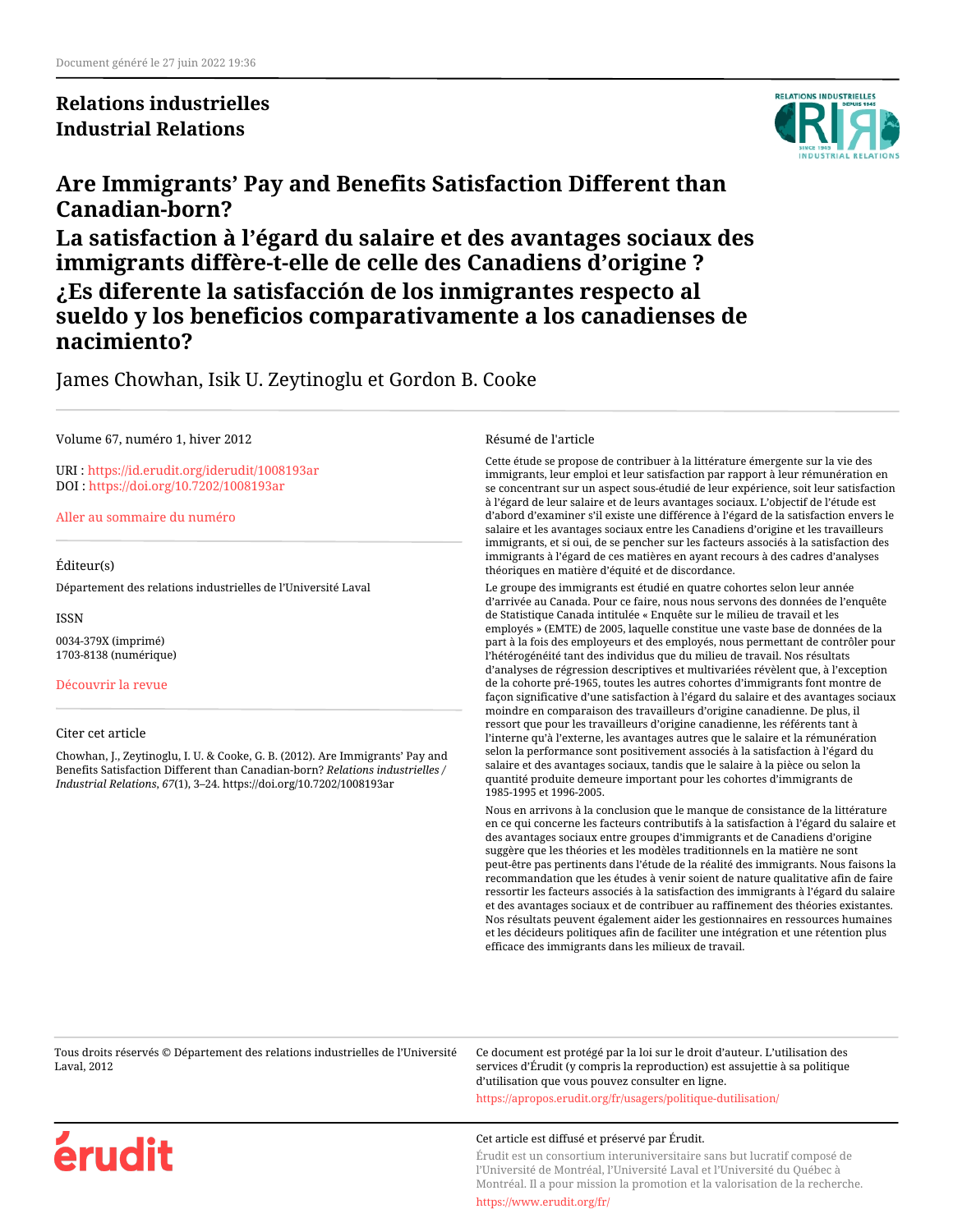# Are Immigrants' Pay and Benefits Satisfaction Different than Canadian-born?

James Chowhan, Isik U. Zeytinoglu and Gordon B. Cooke

**The purpose of this paper is to examine whether there are differences in satisfaction with pay and benefits between Canadian-born and immigrant workers, and if differences exist, to examine the factors associated with immigrants' pay and benefits satisfaction. Using Statistics Canada's 2005 Workplace and Employee Survey (WES), immigrants are examined both as a single group, and in four cohorts based on the year of arrival. Results show significantly lower pay and benefits satisfaction for immigrant cohorts, with the exception of the pre-1965 cohort, compared to Canadian-born workers. Our findings also suggest that existing theories and conceptual models on pay and benefits satisfaction may not be appropriate when examining them as they relate to immigrants.** 

**Keywords: pay satisfaction, benefits satisfaction, equity, diversity, job satisfaction**

In the increasingly globalized labour market, organizations and countries are facing intensifying competition for both skilled and unskilled workers. Canada is among the top predicted net receivers of immigrants for the period of 2010 to 2050 (United Nations, 2009). To date, studies on immigrant outcomes in Canada have mainly compared immigrants' and Canadian-born workers' wages (Aydemir and Skuterud, 2008) and overall life satisfaction (Schellenberg and Maheux, 2007). Moreover, there is a growing body of evidence that wage gaps or earnings differentials between native born and immigrant workers exist in Canada and other developed countries (see Aydemir and Skuterud, 2008; Banerjee, 2009; Chiswick and Miller, 2009; Elliott and Lindley, 2008). In particular, native-born

James Chowhan is Ph.D. Candidate, DeGroote School of Business, McMaster University, Hamilton, Ontario (chowhan@mcmaster.ca).

Isik U. Zeytinoglu is Professor of Management and Industrial Relations, DeGroote School of Business, McMaster University, Hamilton, Ontario.

Gordon B. Cooke is Associate Professor of Industrial Relations, Faculty of Business Administration, Memorial University of Newfoundland, St. John's, Newfoundland.

*Acknowledgments*: This study is supported by a grant from the Social Sciences and Humanities Research Council of Canada. Access to data for this paper was received through Statistics Canada Research Data Centre at McMaster University. The research and analysis are based on data produced by Statistics Canada and the opinions expressed do not represent the views of Statistics Canada. An earlier version of this paper was presented at the 2009 Canadian Industrial Relations Association Meeting. Comments provided by the participants at the session are greatly appreciated.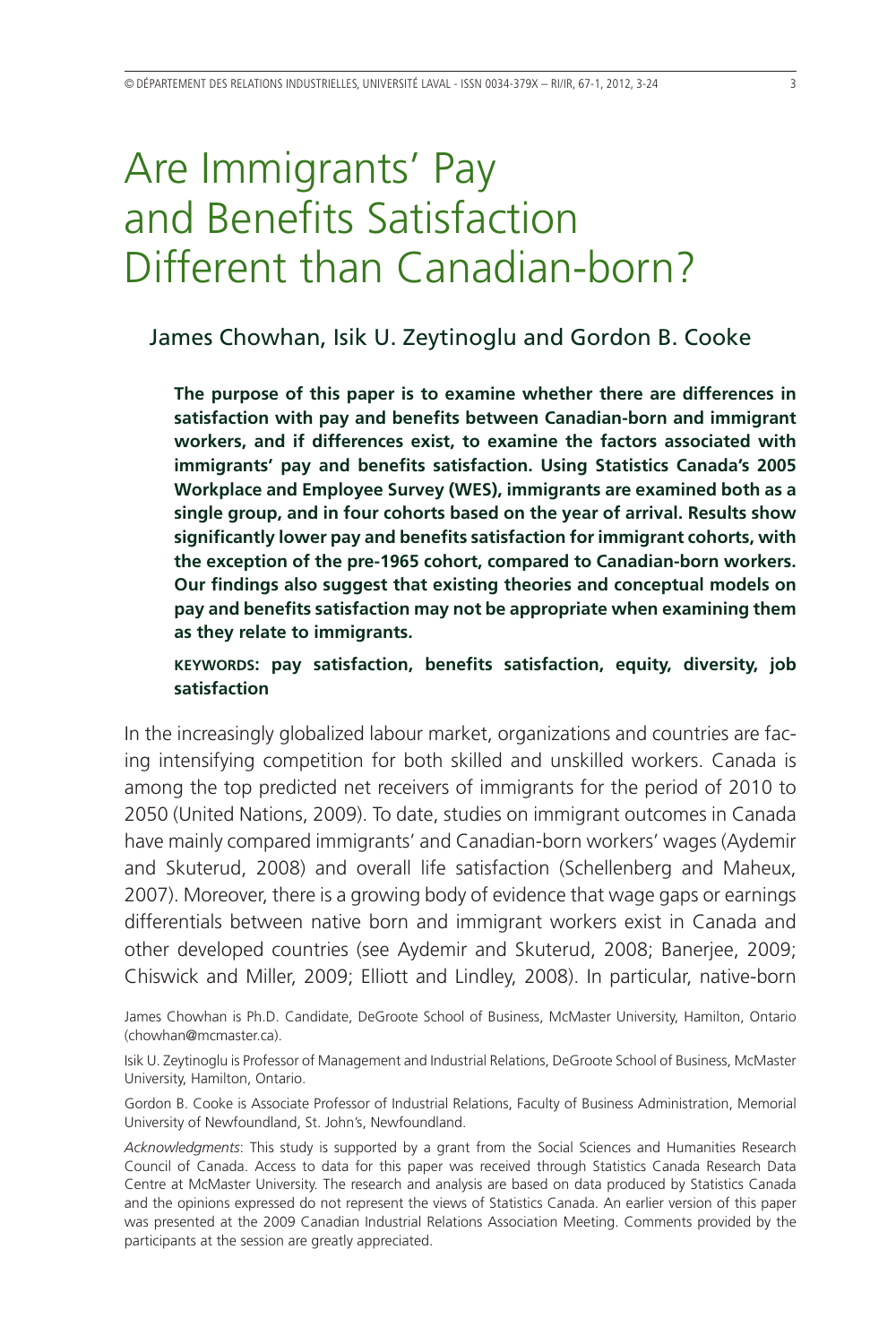workers tend to earn more than immigrant workers, and this difference cannot be fully explained, even after controlling for human capital and other worker, job, and workplace characteristics. With the exception of Fang, Zikic and Novicevic (2009), who examined university-educated immigrants with findings showing lower satisfaction with pay compared to Canadian-born workers, no other studies have looked at immigrants' pay and benefits satisfaction.

In order to address this research gap, the purpose of this study is to examine whether there are differences in satisfaction with pay and benefits between Canadian-born and immigrant workers, and, if differences exist, to examine factors associated with immigrants' pay and benefits satisfaction. Immigrants are examined both as a single group and in four cohorts based on the year of arrival. We use Statistics Canada's 2005 Workplace and Employee Survey (WES), which is a large Canadian dataset containing responses from both employers and employees enabling us to control for individual and workplace heterogeneity.

Our paper contributes to the literature in several ways. In the literature, job satisfaction has been measured by a number of sub-facets such as pay, promotion, supervision, fringe benefits, contingent rewards, operating conditions, coworkers, nature of work, and communication (Spector, 1997). Most studies combine these facets to create an overall job satisfaction measure (Chaulk and Brown, 2008; Saari and Judge, 2004; Stringer and Brown, 2008). A significant contribution of this paper is that our narrow focus on pay and benefits satisfaction enables a more nuanced investigation of factors associated with this facet of satisfaction, which then allows us to precisely model the relationship of factors with immigrant pay and benefits satisfaction. Since the theory on pay satisfaction is silent on immigrants, our study contributes to the advancement of knowledge on this topic (Adams, 1963; Lawler III, 1971; Heneman III and Judge, 2000) and enhances Williams and colleagues' (1995, 2006 and 2007) conceptual model of pay level satisfaction. Finally, our findings can assist human resource managers and unions in understanding factors associated with immigrant pay and benefits satisfaction. The results can also provide evidence to government policy-makers to facilitate more successful integration and retention of immigrants.

#### Theory and the Conceptual Framework

Over the last four decades, discrepancy (Lawler III, 1971) and equity (Adams, 1963) theories have been used to understand the determinants of pay satisfaction (Heneman III and Judge, 2000; Williams, McDaniel and Nguyen, 2006). These theories focus on a worker's level of perceived inputs and outcomes (Lawler III, 1971). The premise of the discrepancy model is that if the actual amount received is less than expected, then pay satisfaction is likely to be lower (Jones-Johnson and Johnson, 2000; Rice, Phillips and McFarlin, 1990). Pay satisfaction is deter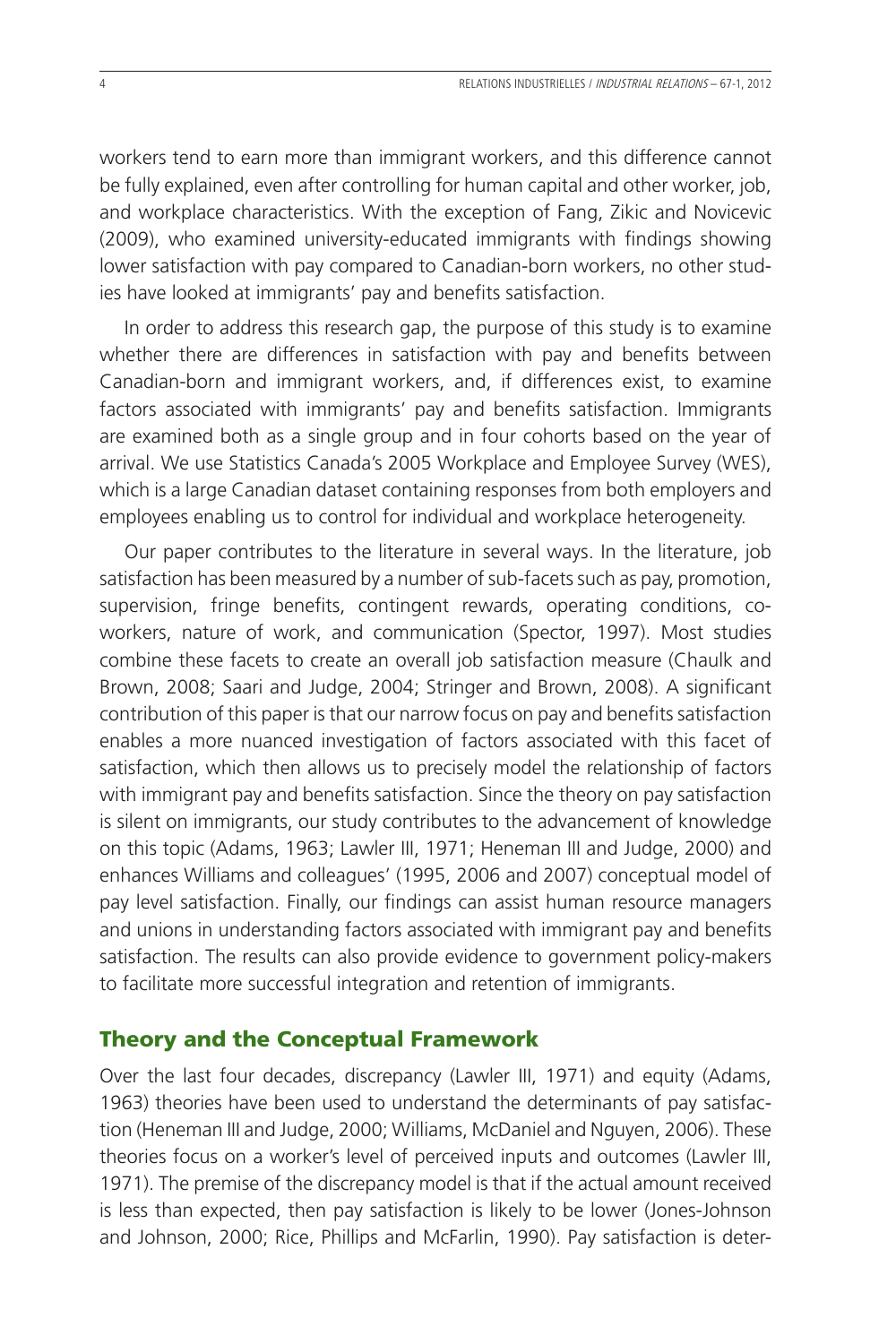mined by the perceived equity (Adams, 1963) and the theory states that if an individual's perception of what s/he should be paid when compared with a comparator is lower than actual earnings received, pay satisfaction will be lower.

Heneman III and Schwab (1985) identify four main dimensions of pay satisfaction: pay level, benefits, pay raises, and pay structure and administration. In this study, we focus on the first two dimensions. Pay level refers to wages and salary received by the employee as direct compensation. Benefits are indirect compensation including paid leave, retirement, insurance, and other nonpecuniary benefits.

Recent meta-analysis by Williams and colleagues (2006) focuses on a comprehensive model of pay level satisfaction based on work by Heneman III (1985) and Lawler III (1971). Williams (1995) also explores the factors associated with benefits satisfaction. We adopt these frameworks for our study of immigrant and non-immigrant pay and benefit satisfaction differences. In order to examine whether Canadian-born and immigrant workers have different pay and benefits satisfaction levels, we include the factors theoretically related to pay level and benefit satisfaction and more generally related to compensation satisfaction in a comprehensive framework (Vandenberghe, St-Onge and Robineau, 2008; Williams, McDaniel and Ford, 2007). After exploring the possible pay and benefit satisfaction differences between Canadian-born versus immigrant workers, we present a discussion of the factors typically related to pay and benefit satisfaction. We include a comprehensive set of factors that can be associated with pay satisfaction as control variables in the model to avoid a piecemeal exploration of the relationships (Williams, McDaniel and Ford, 2007).

The literature is relatively silent on the factors associated with immigrants' pay and benefits satisfaction, and, as such, the analysis in this paper is somewhat exploratory. For example, if non-immigrants and immigrants are similar with respect to the basic factors affecting their pay and benefits satisfaction, then discrepancy and equity theories can be expected to have similar effects across these different groups. However, if differences exist, then traditional theories and approaches used to understand pay and benefits satisfaction may not be appropriate. Further, there may be a middle ground, where earlier entry immigrant cohorts may be more similar to non-immigrants given the length of time they have had to integrate and converge with Canadian-born levels. In fact, Frenette and Morissette (2003) found that, with respect to annual earnings, pre-1980 immigrant cohorts tend to converge with, or exceed, Canadian-born earnings whereas more recent cohorts have experienced a deterioration in earnings. It is possible that under these conditions recent immigrants might be less satisfied with their pay.

Research shows that 46% of new immigrants report difficulty finding an adequate job (Schellenberg and Maheux, 2007). For instance, they are less likely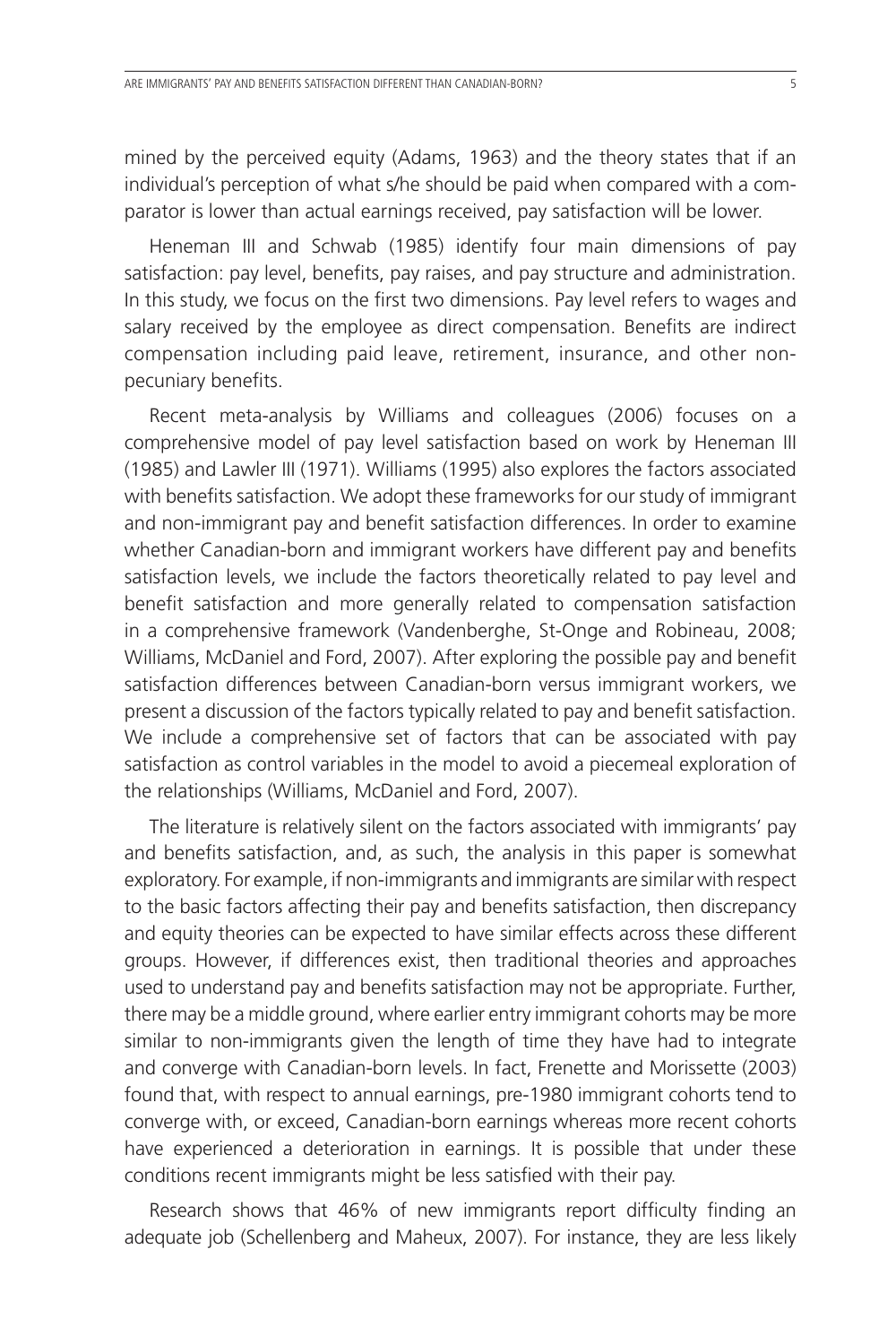to be called back for interviews, particularly if they have foreign-sounding names (Oreopoulos, 2009). In turn, by missing out on hiring opportunities for jobs when qualified, immigrants potentially face a higher prevalence of under-employment (Goldmann, Sweetman and Warman, 2009). They also tend to work in jobs with few non-wage benefits (Zeytinoglu and Cooke, 2005). These findings lead us to presume that immigrants will have difficulty in receiving pay and benefit compensation that match their perceptions of what should be received. Thus, we expect to find lower pay and benefits satisfaction among immigrants compared to Canadian-born workers, and lower satisfaction for more recent immigrants relative to earlier immigrants and Canadian-born. These expectations lead to our two hypotheses:

HYPOTHESIS 2: More recent immigrants will have lower pay and benefit satisfaction than earlier immigrants and Canadian-born workers.

The empirical literature shows a number of variables that affect pay and benefits satisfaction (see Heneman III and Judge, 2000; Williams, 1995; Williams, McDaniel and Nguyen, 2006; Williams, McDaniel and Ford, 2007), which are included as control variables in this study. The referents for pay discrepancy and equity comparison can be quite varied (Blau, 1994; Rice, Phillips and McFarlin, 1990), and the present study focuses on objective external and internal referents. Typically, the external wage comparison involves workers focusing on what they feel they should receive compared to workers in similar occupations in other organizations. Internal earnings comparisons involve workers comparing earnings received in their own workplace. The literature on pay level satisfaction has established that for the worker's external and internal comparisons, decreasing the gap between the perceived amount that should be received and the amount actually received leads to a positive affect on pay level satisfaction (Williams, McDaniel and Nguyen, 2006). The degree of using available non-wage benefits has also been identified as a critical factor positively affecting the benefits satisfaction dimension (Williams, 1995). Receiving a promotion is included to control for the associated raises that typically accompany promotion (McCue, 1996) and contribute to pay and benefits satisfaction (Williams, McDaniel and Ford, 2007). Pay-for-performance and pay-for-output are included to control for the effect of pay policies that have also been linked to pay satisfaction (Heneman III and Schwab, 1985). Productivity-related bonuses, profit-sharing or profit related bonuses are a part of pay-for-performance systems, and tips, commissions and piecework payments are included in pay-for-output pay systems. Profit sharing and individual performance pay systems are shown to be positively related to satisfaction with pay (Heywood and Wei, 2006; Williams, McDaniel and Ford, 2007).

Hypothesis 1: Immigrant workers will have lower pay and benefit satisfaction than Canadianborn workers.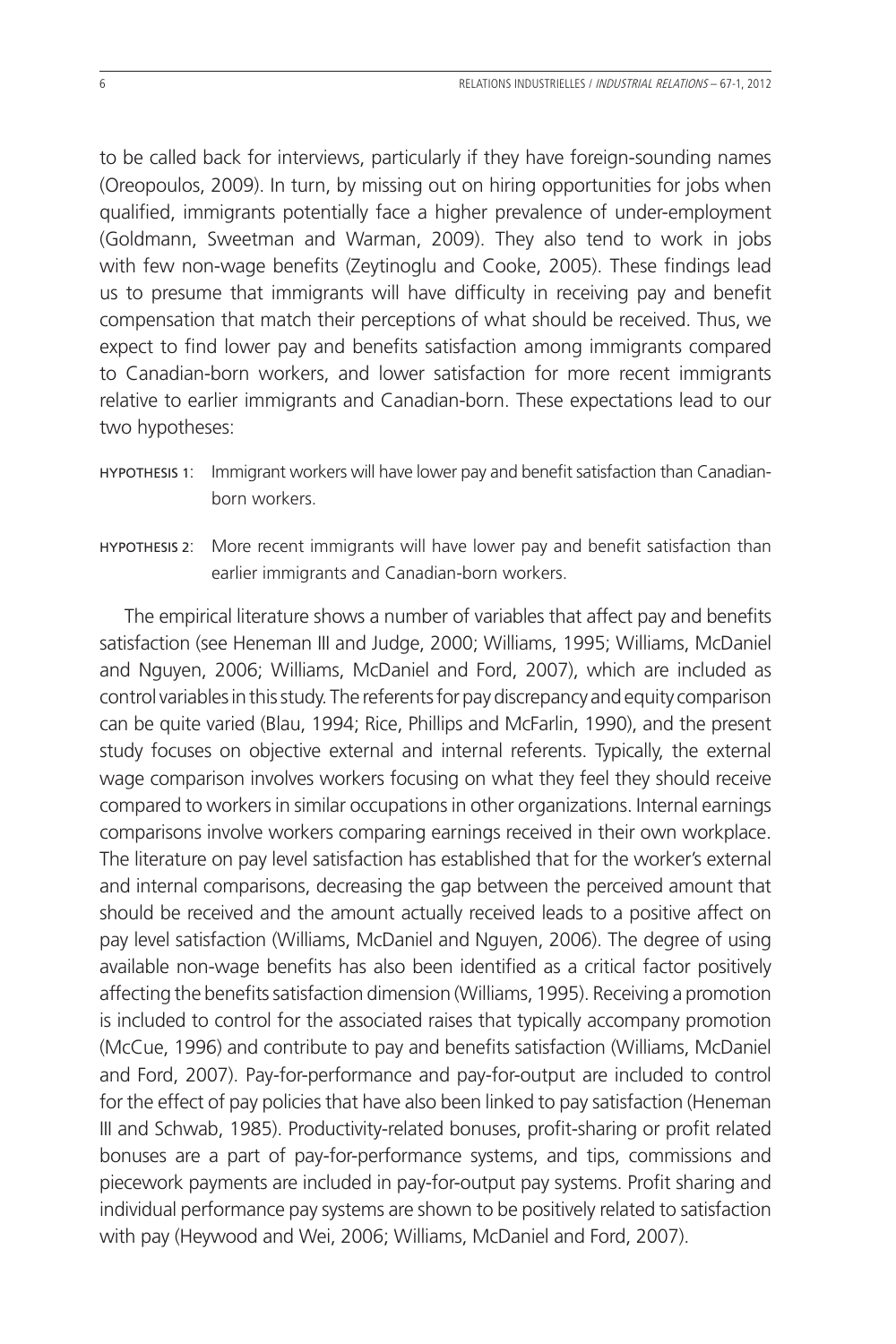While these factors can have a positive effect on Canadian-born workers' pay and benefits satisfaction, for immigrants, the effects can be neutral or even negative due to lower relative career path entry points, over-qualification, and qualification mismatches (Frenette and Morissette, 2003), which in the literature are shown to create a sense of deprivation (Jones-Johnson and Johnson, 2000). With regard to pay-for-output, the finding that non-European ethnicity workers tend to receive higher returns than European Canadians under an output-based pay scheme (Fang and Heywood, 2010) suggests that pay-for-output compensation schemes may be more salient for immigrants and may lead to relatively higher pay and benefits satisfaction levels for immigrant workers compared to Canadian-born workers.

#### Data and Empirical Methodology

The empirical analysis is based on Statistics Canada's 2005 Workplace and Employee Survey (WES), which is a nationally representative dataset of workplaces and employees, with some exceptions. Employees in Yukon, Nunavut and Northwest Territories as well as employees in industry groups such as crop production and animal production, fishing, hunting, and trapping, along with private households, religious organizations, and public administration are excluded from WES. In this paper the unit of analysis is the employee, although workplace characteristics are controlled for by linking them to employee records. The employer and employee response rates are both similarly high in the 2005 WES, at 78% and 81% respectively. On a weighted basis, these data represent 545,000 workplaces and 11,700,000 employees.

The dependent variable for this analysis is pay and benefits satisfaction. Employees were asked the following question: "considering the duties and responsibilities of this job, how satisfied are you with the pay and benefits you receive?" (Statistics Canada, 2005: 45). A 4-point Likert scale was used and employees indicated whether they were very satisfied, satisfied, dissatisfied, or very dissatisfied. While single-item measures have been discouraged in some literature, Wanous, Reichers and Hudy (1997) demonstrate convergent validity between single item and scale measures of job satisfaction, indicating the acceptability of single-item measures. In the WES, pay includes wages, salary and other pay-for-output or performance (including tips, commissions, bonuses or profit-sharing), and non-wage benefits include pension plans and various insurance coverage (Statistics Canada, 2005). One limitation of the pay and benefits satisfaction variable is that it is not a "pure" measure of pay satisfaction or benefits satisfaction, and that it includes both direct and indirect elements of extrinsic compensation. Table 1 gives coding and explanations for the dependent, independent, and control variables.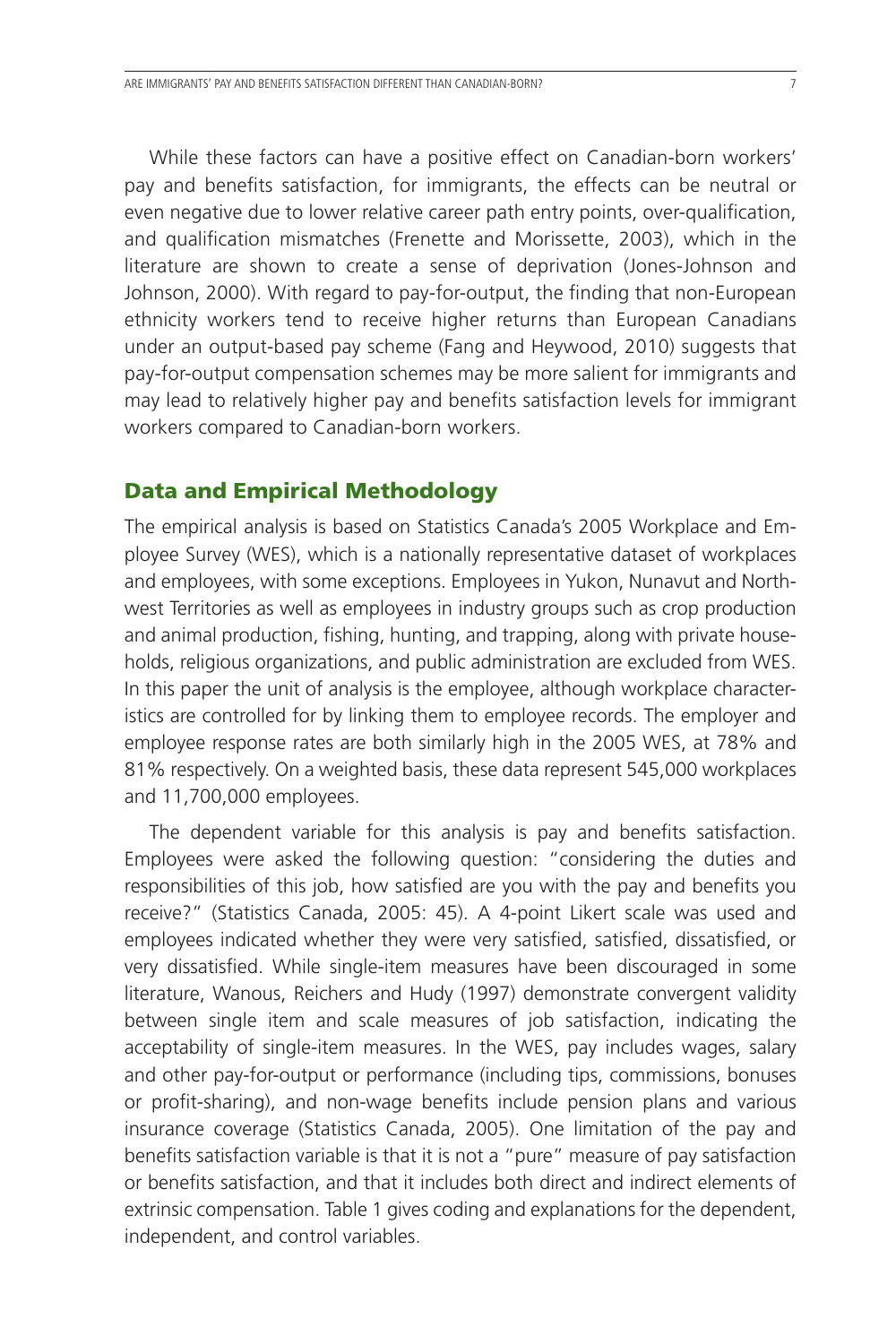| <b>Descriptions of Dependent, Independent, and Control Variables</b>                                                                  |                          |                                                                                                                                                                                                                                                                                                                                                                                                                                 |  |  |  |
|---------------------------------------------------------------------------------------------------------------------------------------|--------------------------|---------------------------------------------------------------------------------------------------------------------------------------------------------------------------------------------------------------------------------------------------------------------------------------------------------------------------------------------------------------------------------------------------------------------------------|--|--|--|
| <b>Variable Name</b>                                                                                                                  | Coding                   | <b>Explanation / Question</b>                                                                                                                                                                                                                                                                                                                                                                                                   |  |  |  |
| <b>Dependent Variable</b><br>Pay and benefits satisfaction                                                                            | Scale                    | Considering the duties and responsibilities of<br>this job, how satisfied are you with the pay and<br>benefits you receive: 4-very satisfied, 3-satisfied,<br>2-dissatisfied, and 1-very dissatisfied.                                                                                                                                                                                                                          |  |  |  |
|                                                                                                                                       |                          |                                                                                                                                                                                                                                                                                                                                                                                                                                 |  |  |  |
| <b>Independent Variables</b>                                                                                                          |                          |                                                                                                                                                                                                                                                                                                                                                                                                                                 |  |  |  |
| Canadian-born (reference)                                                                                                             | $1 = Yes, 0 = Otherwise$ | Were you born in Canada? (yes)                                                                                                                                                                                                                                                                                                                                                                                                  |  |  |  |
| Immigrant                                                                                                                             | $1 = Yes, 0 = Otherwise$ | Were you born in Canada? (no)                                                                                                                                                                                                                                                                                                                                                                                                   |  |  |  |
| Year of migration prior to 1965<br>Year of migration 1966 to 1985<br>Year of migration 1986 to 1995<br>Year of migration 1996 to 2003 | $1 = Yes, 0 = Otherwise$ | Year the individual immigrated to Canada (this<br>variable is used to identify cohorts). In what year<br>did you immigrate to Canada?                                                                                                                                                                                                                                                                                           |  |  |  |
| <b>Control Variables</b>                                                                                                              |                          |                                                                                                                                                                                                                                                                                                                                                                                                                                 |  |  |  |
| External wage comparison                                                                                                              | Continuous               | Ratio of employee hourly wage to occupation-<br>industry group maximum hourly wage.                                                                                                                                                                                                                                                                                                                                             |  |  |  |
| Internal earnings comparison                                                                                                          | Continuous               | Percentage of permanent full-time and part-time<br>employees in an earning category below the<br>employee's full-time equivalent earnings.                                                                                                                                                                                                                                                                                      |  |  |  |
| Non-wage benefits                                                                                                                     | Range 0 to 9             | An index variable equalling the sum of binary yes<br>$= 1$ and no $= 0$ to the presence of the following<br>non-wage benefits: dental plan, employer<br>contribution to RRSP, employer contribution to<br>stock, life-disability insurance, supplemental<br>medical insurance plan, pension plan, group<br>RRSP, stock purchase plan, and supplements to<br>Employment Insurance (for maternity/parental<br>leave or lay-offs). |  |  |  |
| Promotion                                                                                                                             | $1 = Yes, 0 = Otherwise$ | Promotion is defined as a change in tasks, duties,<br>or responsibilities which lead to both an increase<br>in pay and responsibility of the job (due to<br>increased complexity).                                                                                                                                                                                                                                              |  |  |  |
| Pay-for-performance                                                                                                                   | $1 = Yes, 0 = Otherwise$ | Received productivity-related bonuses, profit-<br>sharing or profit related bonuses in the past<br>twelve months.                                                                                                                                                                                                                                                                                                               |  |  |  |
| Pay-for-output                                                                                                                        | $1 = Yes, 0 = Otherwise$ | Received tips, commissions or piecework<br>payments in the past twelve months.                                                                                                                                                                                                                                                                                                                                                  |  |  |  |
| Job tenure                                                                                                                            | $1 = Yes, 0 = Otherwise$ | Five years or less in their current job.                                                                                                                                                                                                                                                                                                                                                                                        |  |  |  |
| Total work experience<br>(and sq./100)                                                                                                | Number of years          | Considering all jobs you have held, how many years<br>of full-time working experience do you have?                                                                                                                                                                                                                                                                                                                              |  |  |  |
| Post-secondary education                                                                                                              | $1 = Yes, 0 = Otherwise$ | College Diploma, undergraduate degree, post-<br>graduate degree (1); and Less than high-school,<br>high-school graduate, and some post-secondary (0).                                                                                                                                                                                                                                                                           |  |  |  |

#### **TABLE 1**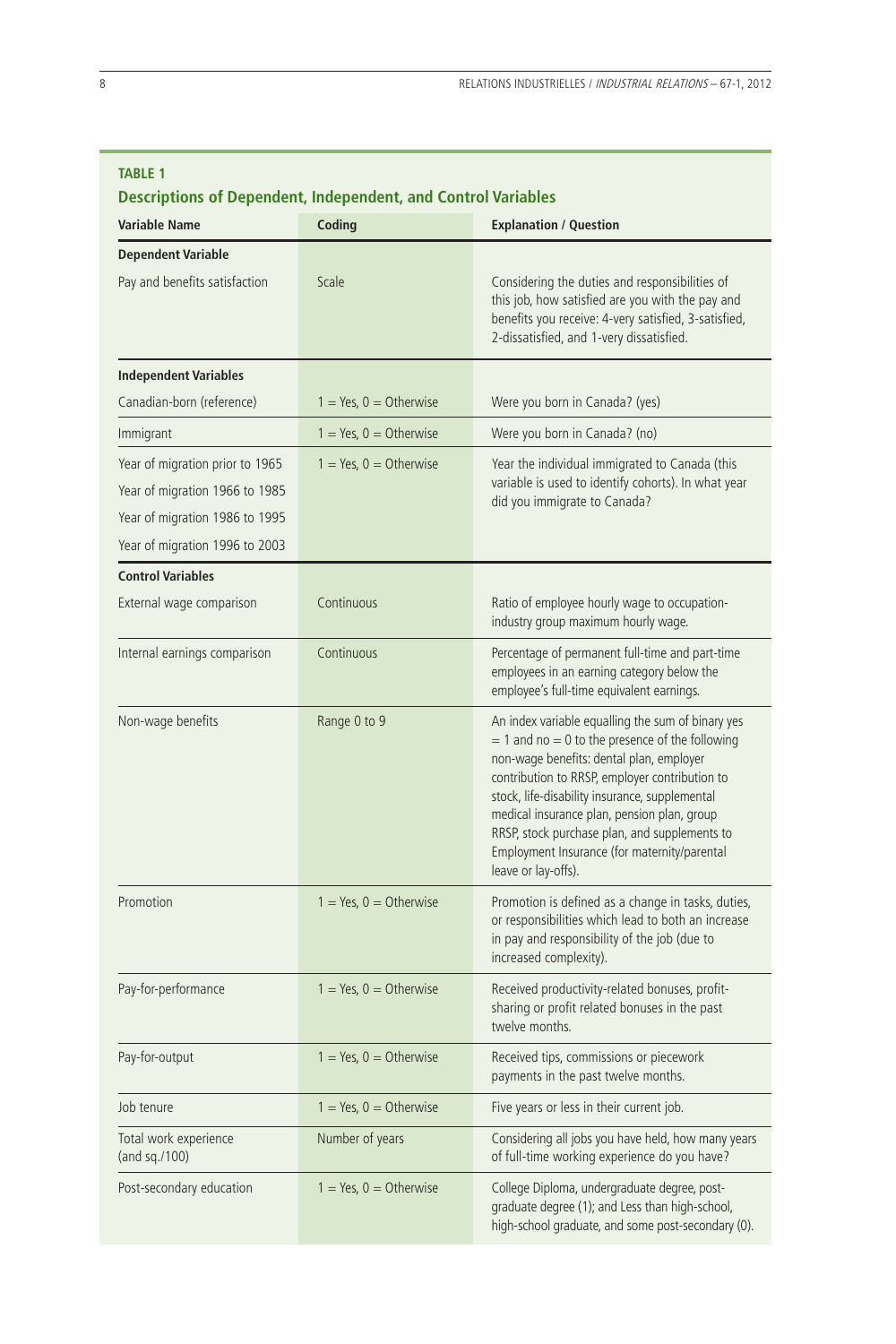| <b>TABLE 1 (continued)</b>                        |                                                                                                                                            |                                                                                                                                                                                                                                                                                                                                                                                       |  |  |  |
|---------------------------------------------------|--------------------------------------------------------------------------------------------------------------------------------------------|---------------------------------------------------------------------------------------------------------------------------------------------------------------------------------------------------------------------------------------------------------------------------------------------------------------------------------------------------------------------------------------|--|--|--|
| Variable Name                                     | Coding                                                                                                                                     | <b>Explanation / Question</b>                                                                                                                                                                                                                                                                                                                                                         |  |  |  |
| <b>Control Variables (continued)</b>              |                                                                                                                                            |                                                                                                                                                                                                                                                                                                                                                                                       |  |  |  |
| Qualification difference<br>from minimum required | Difference between<br>actual and required<br>levels (i.e. number of<br>levels above/below<br>the minimum required:<br>ranges from -9 to 9) | Levels include: Elementary school, some<br>secondary school, secondary school diploma,<br>some postsecondary education, trade certificate,<br>college diploma, university undergraduate degree,<br>university professional accreditation, and university<br>graduate degree.                                                                                                          |  |  |  |
| Gender (female)                                   | $1 =$ Female, $0 =$ Male                                                                                                                   |                                                                                                                                                                                                                                                                                                                                                                                       |  |  |  |
| Marital status<br>(married/common law)            | $1 = Yes, 0 = Otherwise$                                                                                                                   | Married or common law ( $= 1$ ) and others ( $= 0$ )<br>including single, separated, divorced, and widowed.                                                                                                                                                                                                                                                                           |  |  |  |
| Dependent child(ren)                              | $1 = Yes, 0 = Otherwise$                                                                                                                   | Do you have any dependent children?                                                                                                                                                                                                                                                                                                                                                   |  |  |  |
| Ethnicity                                         | $1 = Yes, 0 = Otherwise$                                                                                                                   | Self-identified as one or more of the following<br>ethnicities: Arab, Black, Chinese, East Indian,<br>Filipino, Inuit (Eskimo), Japanese, Korean, Latin<br>American, Metis, North American Indian, North<br>African, South East Asian, West Asian, or Other<br>(and did not identify an ethnicity including<br>Canadian, British, French, Any other European<br>groups, or American). |  |  |  |
| Not same language at home<br>and work             | $1 = not$ the same and<br>$0 =$ language used at home<br>and at work are the same                                                          | What language do you most often use at home?<br>And, what language do you most often use at<br>work?                                                                                                                                                                                                                                                                                  |  |  |  |
| Full-time employment<br>(reference)               |                                                                                                                                            | Employees working 30 hours or more per week are<br>categorized as full-time.                                                                                                                                                                                                                                                                                                          |  |  |  |
| Part-time employment                              | $1 = Yes, 0 = Otherwise$                                                                                                                   | Employees working less than 30 hours per week.                                                                                                                                                                                                                                                                                                                                        |  |  |  |
| Regular employment (reference)                    |                                                                                                                                            | Employees in continuous employment relationships.                                                                                                                                                                                                                                                                                                                                     |  |  |  |
| Irregular employment                              | $1 = Yes, 0 = Otherwise$                                                                                                                   | Employees in seasonal employment (job is<br>intermittent according to the season of the year),<br>term (specified end date), casual or on-call, and<br>other employment relationships are considered<br>irregular.                                                                                                                                                                    |  |  |  |
| Collective agreement coverage                     | $1 = Yes, 0 = Otherwise$                                                                                                                   | Whether the individual, in their current job, is<br>a member of a union or covered by a collective<br>bargaining agreement.                                                                                                                                                                                                                                                           |  |  |  |
| Managers and professionals                        | $1 = Yes, 0 = Otherwise$                                                                                                                   | WES occupation groups based on SOC91 4 digit to<br>2 digit based on skills and education: 1-Managers,<br>2-Professionals, 3-Technical/Trades, 4-Marketing/Sales,<br>5-Clerical/Administrative, and 6-Production workers<br>with no trade/certification, operation and<br>maintenance.                                                                                                 |  |  |  |
| Other Occupations (reference)                     |                                                                                                                                            |                                                                                                                                                                                                                                                                                                                                                                                       |  |  |  |
| Log(workplace size)                               | Continuous                                                                                                                                 | Logarithm of number of employees receiving a T4<br>Slip at this location.                                                                                                                                                                                                                                                                                                             |  |  |  |
| Non-profit workplace                              | $1 = Yes, 0 = Otherwise$                                                                                                                   | Non-profit organization.                                                                                                                                                                                                                                                                                                                                                              |  |  |  |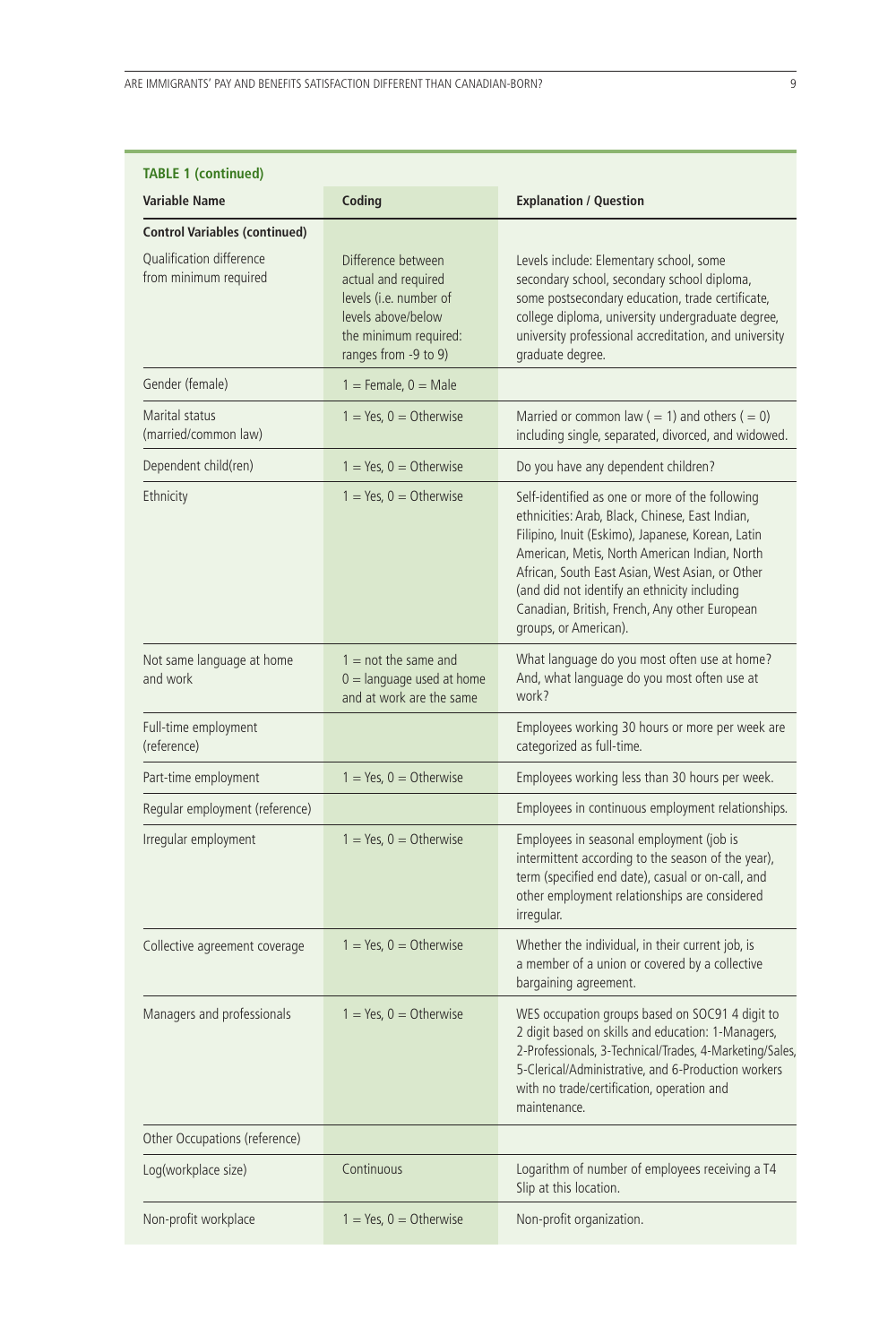Canadian-born (reference group) versus immigrant status is the independent variable. For further analysis within the immigrant population, several immigrant sub-samples are used in the analysis based on the following years of migration: prior to 1965, 1966 to 1985, 1986 to 1995, and 1996 to 2005 (see Table 1). These categories are designed to control for potential differences in the pay and benefits satisfaction across cohorts that may be affected by economic cycles (Rose, 2005), changes in migrants' source countries (Chui, Tran and Maheux, 2007), and also for omitted immigrant characteristics that may be associated with pay and benefits satisfaction. Immigrants are individuals who were born outside of Canada and have legal status to reside and work in Canada. Most immigrants are naturalized citizens of Canada, with all rights and responsibilities – this means immigrant status is not an indicator of citizenship. With regard to immigrant status, the WES data do not include information on immigrant class, so we are not able to distinguish between permanent or temporary, or skilled worker, business/entrepreneur, family reunification, or refugee classes of immigrants. The absence of broad limitations on sources of immigration implies that immigrants to Canada come from almost any country in the world. Relatively recently, the main sources of immigrants have shifted from mainly European to non-European countries (Asia in particular), and since the 1990s, about three quarters of immigrants are visible minorities (Statistics Canada, 2008). Thus, both immigrant and Canadian-born groups include visible minorities. For example, approximately three out of ten individuals who identify themselves as a visible minority are Canadian-born (Statistics Canada, 2008).

The control variables examined here as associated with pay and benefits satisfaction are external wage comparison, internal earnings comparison, nonwage benefits, promotion, pay-for-performance, and pay-for-output. Because the coding and explanations on these variables are included in Table 1, the following discussion will be limited to additional clarifications with regard to the operationalization of the variables.

Consistent with Rice and colleagues (1990) and Trevor (2001), our external wage comparison variable is based on the ratio of the individual's hourly wage divided by the maximum hourly wage for their respective occupation and industry group. The internal earnings comparison variable essentially lets us know where in the workplace's salary distribution the employee of interest is located (where the distribution is in salary ranges/categories), and specifically, what proportion of the workplace's employees earn less than the employee of interest. For the employee we have hourly wage information, and for the workplace, we know the proportion of employees in the following earnings categories for the workplace: less than and equal to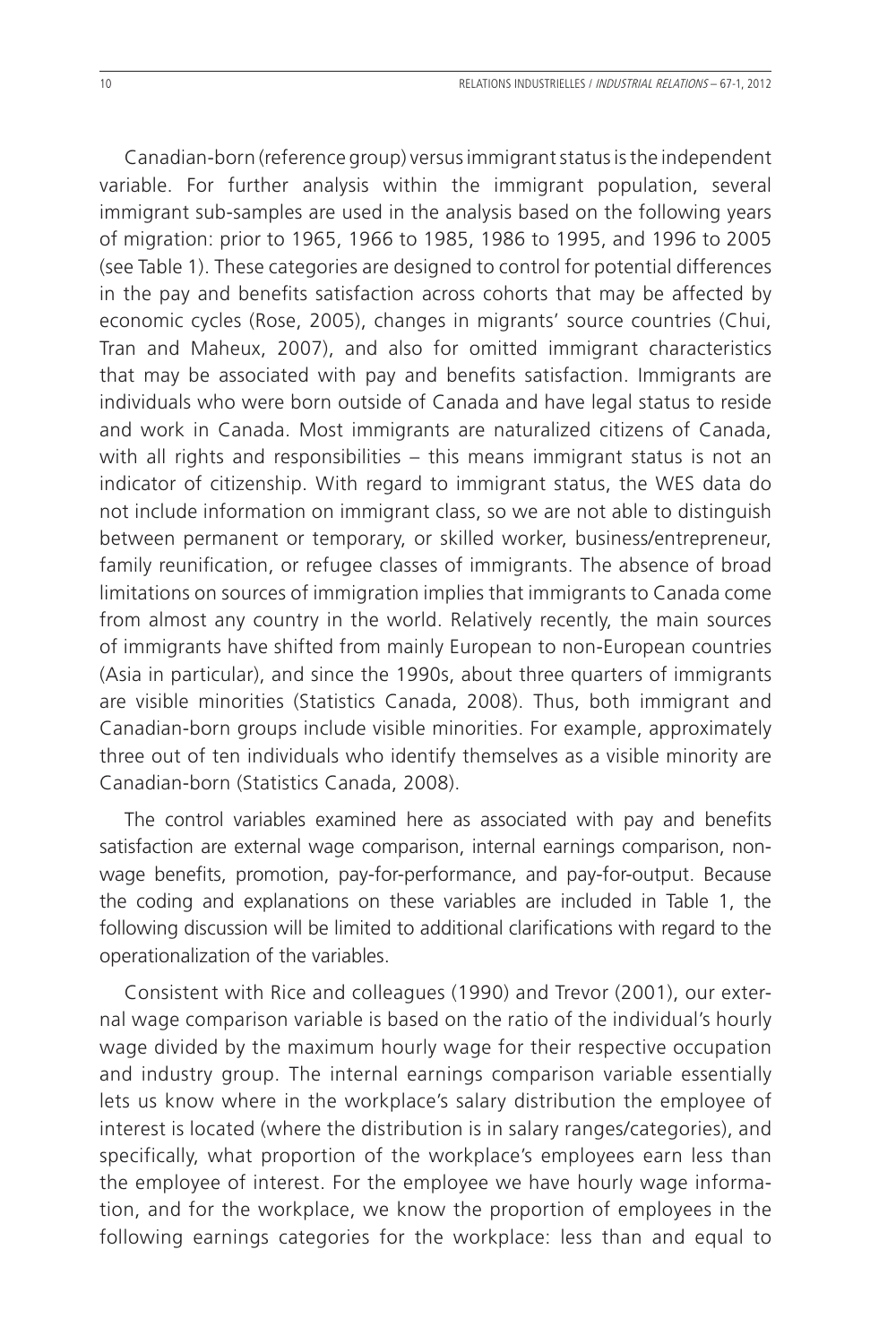\$20,000, \$20,001 to \$40,000, \$40,001 to \$60,000, \$60,001 to \$80,000, and greater than \$80,000. These two pieces of information are combined to generate the internal comparison variable, which lets us know what proportion of the workplace's total employment is earning below the employee's full-time equivalent (FTE) salary range, where the employee is assumed to work 37.5 hours per week, 52 weeks per year. The external wage and internal earnings comparison variables are objective measures of discrepancy and not subjective or perceptive measures of discrepancy. These objective measures use the pay level of the employee in the discrepancy calculation, and this is why pay level is not included directly in the analysis. Most studies that we have reviewed typically have subjective measures of discrepancy for the external and internal referents (e.g. Blau, 1994; Rice, Phillips and McFarlin, 1990). In particular, the studies that include pay level and an external or internal comparison use subjective referent measures. We see the use of objective measures of discrepancy as an additional contribution to the literature since our study is one of the few to use both objective external and internal referents.

We include additional control variables examined in earlier studies (Clark, 1996, 2005; Fang, Zikic and Novicevic, 2009; Heywood and Wei, 2006; Wooden and Warren, 2004). They are human capital variables (job tenure, total work experience, post-secondary education, qualification difference from minimum required), personal characteristics (gender, marital status, dependent child/ ren, ethnicity, not same language at home and work), job and employment related variables (employment type as full-time or part-time, regular or irregular, collective agreement coverage, occupation defined as managers and professional or other), and workplace characteristics (size and non-profit) (see Table 1 for further explanations). The inclusion of workplace characteristics helps to reduce unobserved heterogeneity.

The hypotheses are tested using Ordinal Logistic regression analysis. This technique is appropriate given the categorical nature of the dependent variable. The ordinal logistic model more appropriately accounts for the latent continuous unobserved construct when compared to ordinary least squares or logit techniques. For all analyses, recommended survey weights and bootstrapping procedures are used (see Chowhan and Buckley, 2005). Using the employee level survey weight implies all statistics can be considered unbiased estimates that are representative of the Canadian population, and the use of bootstrap weights are used to generate standard errors that have been adjusted for any downward bias in variance due to the lack of employee sample independence within workplaces. Additional methodological details are available from the first author.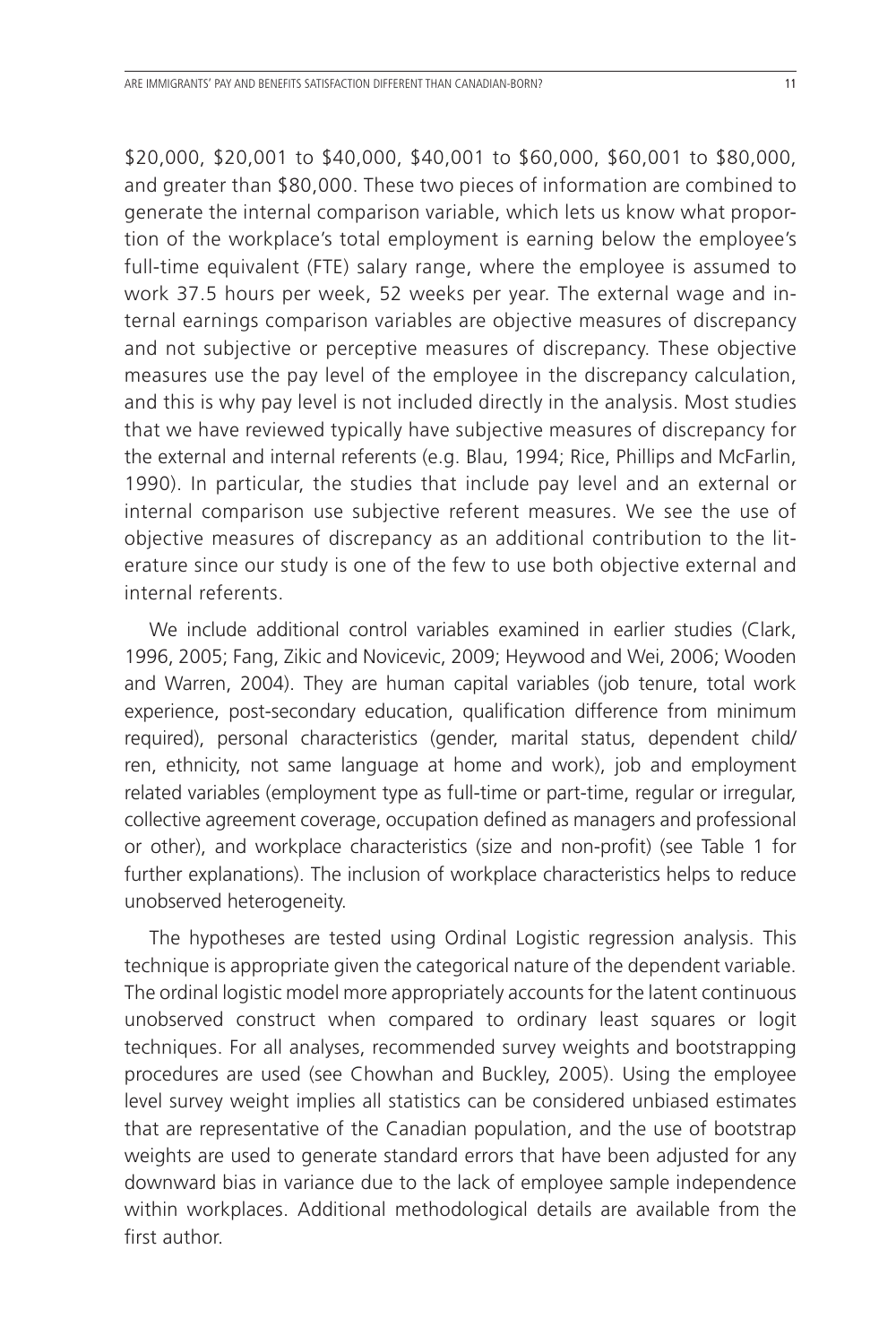## **Results**

The average pay and benefits satisfaction among all workers was 2.92 (with S.D. = 0.73). As shown in Figure 1 and as expected, Canadian-born workers (M = 2.94, S.D. = 0.74) were significantly ( $p < .01$ ) more satisfied with their pay and benefits, on average, than were immigrant workers  $(M = 2.84, S.D. = 0.69)$ . Further, there was substantial variability across immigrant cohort's average scores, with earlier cohorts having higher pay and benefits satisfaction scores than more recent groups. Comparing the average scores of pay and benefits satisfaction, the earliest cohort (prior to 1965) was not significantly different (3.00,  $p > .05$ ) from Canadian-born workers, and actually had marginally higher mean satisfaction; however, the more recent cohorts of 1966 to 1985 (2.84,  $p < .05$ ), 1986 to 1995 (2.84, p < .01), and 1996 to 2005 (2.75, p < .01) were all significantly less satisfied with their pay and benefits than Canadian-born workers. Among the immigrant cohorts, those arriving prior to 1965 had significantly ( $p < .05$ ) higher scores than the most recent 1996 to 2005 cohort. The "convergence" of pay and benefit satisfaction between the earliest cohort of immigrants with Canadianborn workers and an increasing pay and benefits gap between Canadian-born and more recent immigrant cohorts mirrors the earnings differentials between non-immigrant and immigrant workers that have been appearing in Canada (Aydemir and Skuterud, 2008; Banerjee, 2009).



Descriptive statistics and correlations are presented in Table 2 for the dependent variable and independent variables (a full correlation matrix is available from the first author). Correlations whose absolute values are greater than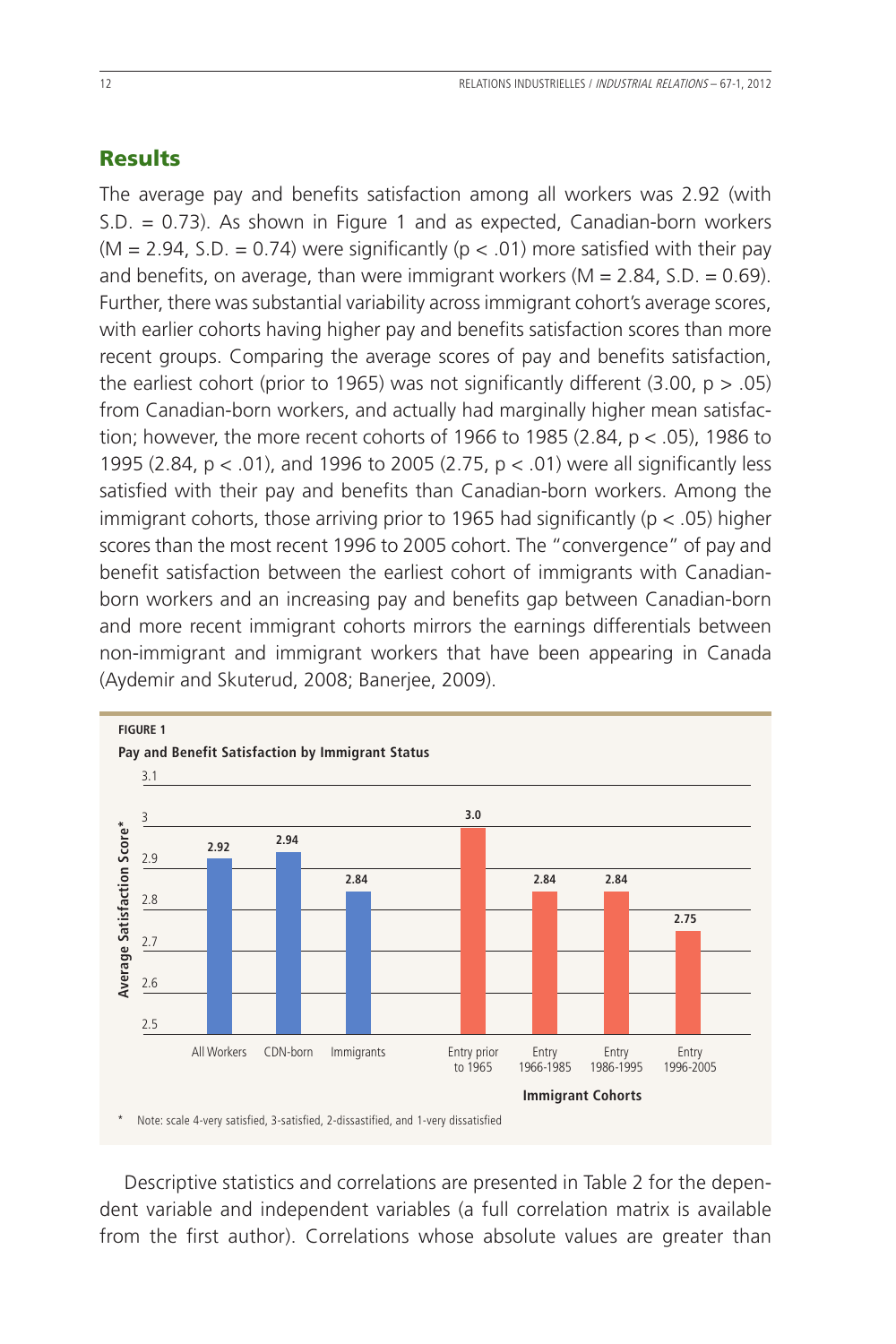.02 are significant at p < .01 level. As Table 2 shows, being Canadian-born is positively and significantly associated with pay and benefits satisfaction. All three recent immigrant cohorts (i.e., immigrants since 1966) show negative significant associations, which is in contrast to those arriving prior to 1965 where associations are positive (although not significant). None of the correlations between independent variables is above 0.70, which indicates a lack of multi-collinearity.

| 5       |
|---------|
|         |
|         |
|         |
|         |
|         |
| $-0.04$ |
|         |

 $n = 23,532$ . Means and standard deviations are reported in the unit of measure discussed in Table 1; correlations whose absolute values are greater than .02 are significant at p < .01.

To understand the factors associated with pay and benefits satisfaction differences found in Figure 1 and in the correlations, we conducted regression analysis. Table 3 presents the Ordinal Logistic regression results. Odds ratios are reported and discussed in the results because they are more intuitively interpreted. Odds ratios compare the probability of events for two groups where an odds ratio greater (less) than one implies the event is more (less) likely in the comparator group than the referent group. Model 1 presents the baseline effects for the entire sample of workers, including both Canadian-born (reference group) and immigrants. Model 2 includes only Canadian-born, Model 3 includes only immigrants, and Models 4 to 7 present separate regressions for each of the immigrant entry cohorts. Separate sub-samples are used to see how factors differentially affect pay and benefits satisfaction across the immigrant cohorts.

Model 1 results indicate that immigrant status is associated with a lower likelihood of pay and benefits satisfaction, particularly for more recent cohorts. This implies that holding all other factors constant, immigrants entering the country between the years 1966 to 2005 are between 18% to 35% more likely to be observed in a lower pay and benefits satisfaction category compared to a similar Canadian-born worker. These results partially support hypothesis 1 that immigrant workers will have lower pay and benefits satisfaction than Canadian-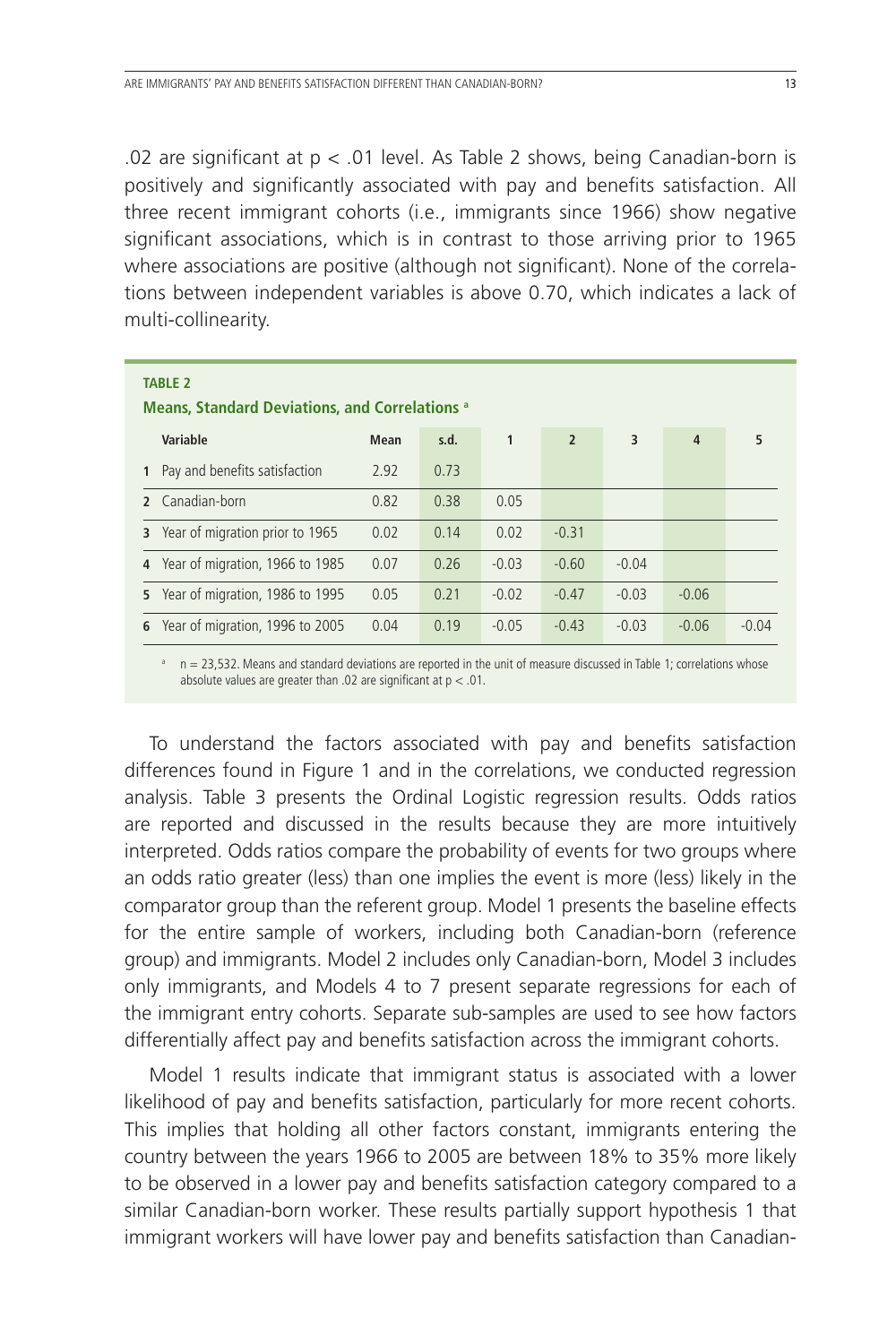#### **TABLE 3**

#### **Factors Associated with Canadian-born and Immigrant Status and Pay and Benefits Satisfaction: Results of Ordinal Logistic Regression Analyses a**

|                                                         | Model 1<br><b>Full Sample</b> |                                  | Model 2<br>Canadian-born |                                  | Model 3<br><b>Immigrants</b> |                                  |
|---------------------------------------------------------|-------------------------------|----------------------------------|--------------------------|----------------------------------|------------------------------|----------------------------------|
| <b>Variables</b>                                        | Odds<br><b>Ratios</b>         | <b>Standard</b><br><b>Errors</b> | Odds<br><b>Ratios</b>    | <b>Standard</b><br><b>Errors</b> | Odds<br><b>Ratios</b>        | <b>Standard</b><br><b>Errors</b> |
| <b>Independent Variables</b>                            |                               |                                  |                          |                                  |                              |                                  |
| Year of migration prior to 1965                         | 0.99                          | (0.29)                           |                          |                                  | 1.98*                        | (0.59)                           |
| Year of migration 1966 to 1985                          | $0.67**$                      | (0.09)                           |                          |                                  | 1.26                         | (0.29)                           |
| Year of migration 1986 to 1995                          | 0.82                          | (0.10)                           |                          |                                  | 1.37                         | (0.23)                           |
| Year of migration 1996 to 2003                          | $0.65**$                      | (0.10)                           |                          |                                  |                              |                                  |
| <b>Control Variables</b>                                |                               |                                  |                          |                                  |                              |                                  |
| External wage comparison                                | $4.21**$                      | (1.46)                           | $4.51**$                 | (1.73)                           | 2.84                         | (1.53)                           |
| Internal earnings comparison                            | $1.43**$                      | (0.13)                           | $1.46**$                 | (0.13)                           | 1.35                         | (0.38)                           |
| Non-wage benefits                                       | $1.06**$                      | (0.02)                           | $1.07**$                 | (0.02)                           | 1.06                         | (0.05)                           |
| Promotion                                               | $1.18*$                       | (0.09)                           | $1.19*$                  | (0.09)                           | 1.21                         | (0.20)                           |
| Pay-for-performance                                     | 0.99                          | (0.08)                           | 0.92                     | (0.08)                           | 1.36                         | (0.29)                           |
| Pay-for-output                                          | 0.97                          | (0.09)                           | 0.87                     | (0.08)                           | $2.10**$                     | (0.49)                           |
| Job tenure                                              | 0.87                          | (0.06)                           | 0.87                     | (0.07)                           | 0.87                         | (0.13)                           |
| Total work experience                                   | 0.98                          | (0.01)                           | 0.99                     | (0.01)                           | $0.95*$                      | (0.02)                           |
| Total work experience sq/100                            | $1.06*$                       | (0.02)                           | 1.04                     | (0.03)                           | $1.14*$                      | (0.07)                           |
| Post-secondary education                                | 0.91                          | (0.07)                           | 0.89                     | (0.07)                           | 1.06                         | (0.18)                           |
| Qualification level difference<br>from minimum required | 0.99                          | (0.02)                           | 0.98                     | (0.02)                           | 0.99                         | (0.03)                           |
| Gender (female)                                         | 0.97                          | (0.06)                           | 0.97                     | (0.06)                           | 1.04                         | (0.15)                           |
| Marital status (married)                                | $1.30**$                      | (0.10)                           | $1.26**$                 | (0.09)                           | $1.47*$                      | (0.25)                           |
| Dependent child(ren)                                    | 1.02                          | (0.06)                           | 1.01                     | (0.07)                           | 1.08                         | (0.13)                           |
| Ethnicity                                               | 1.02                          | (0.07)                           | 1.04                     | (0.09)                           | 0.90                         | (0.14)                           |
| Not same language at home and work                      | 1.00                          | (0.11)                           | 0.95                     | (0.15)                           | 1.08                         | (0.15)                           |
| Part-time employment                                    | $1.29*$                       | (0.16)                           | $1.32*$                  | (0.18)                           | 1.04                         | (0.32)                           |
| Irregular employment                                    | $1.27*$                       | (0.14)                           | $1.30*$                  | (0.15)                           | 1.17                         | (0.42)                           |
| Collective agreement coverage                           | 1.19                          | (0.11)                           | 1.14                     | (0.13)                           | $1.56*$                      | (0.27)                           |
| Managers and professionals                              | $1.63**$                      | (0.13)                           | $1.68**$                 | (0.16)                           | $1.50*$                      | (0.29)                           |
| Log(workplace size)                                     | $0.96*$                       | (0.02)                           | $0.95*$                  | (0.02)                           | 0.97                         | (0.04)                           |
| Non-profit workplace                                    | $0.70**$                      | (0.06)                           | $0.70**$                 | (0.06)                           | 0.65                         | (0.15)                           |
| Cut1                                                    | $-2.71**$                     | (0.15)                           | $-2.64**$                | (0.16)                           | $-2.56**$                    | (0.48)                           |
| Cut2                                                    | $-0.69**$                     | (0.14)                           | $-0.67**$                | (0.15)                           | $-0.30$                      | (0.44)                           |
| Cut3                                                    | $2.09**$                      | (0.13)                           | $2.06**$                 | (0.15)                           | $2.77**$                     | (0.41)                           |
| Observations                                            | 23538                         |                                  | 19774                    |                                  | 3764                         |                                  |
| Workplaces clusters                                     | 5608                          |                                  | 5380                     |                                  | 2114                         |                                  |
| Pseudo R <sup>2</sup>                                   | 0.0269                        |                                  | 0.0261                   |                                  | 0.035                        |                                  |
| Wald chi <sup>2</sup> (df = 26)                         | 297.7**                       |                                  | 220.44**                 |                                  | 97.36**                      |                                  |

a Notes: The dependent variable is pay satisfaction measured using a 4 point likert scale (4-very satisfied, 3-satisfied, 2-dissatisfied, and 1-very dissatisfied). The model used for the estimation is a Ordered Logit. Bootstrap standard errors in parentheses. (\*) significant at 5%; (\*\*) significant at 1%.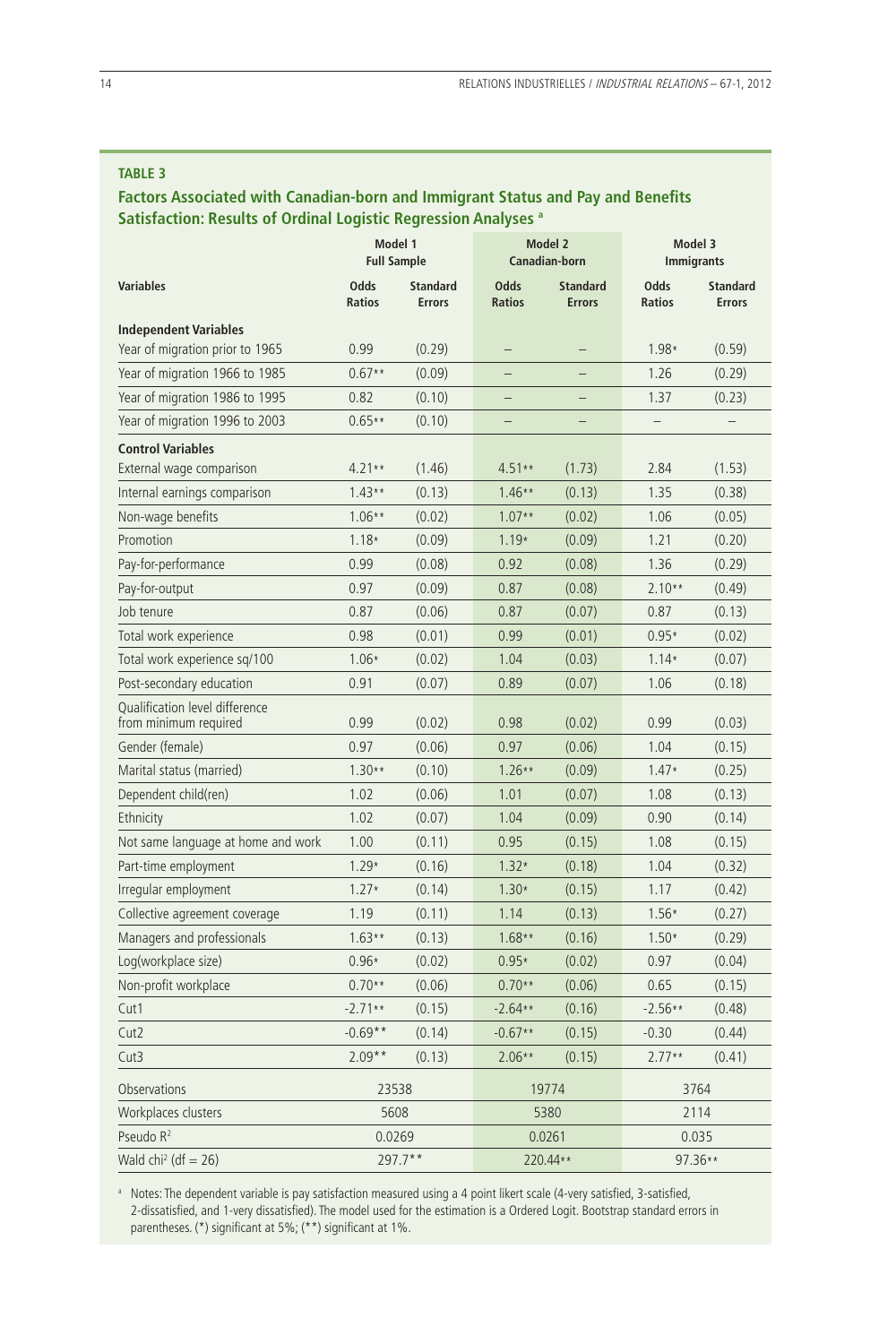#### **TABLE 3 (continued)**

#### **Factors Associated with Canadian-born and Immigrant Status and Pay and Benefits Satisfaction: Results of Ordinal Logistic Regression Analyses a**

| Model 4<br><b>Migration prior to 1965</b> |                                  | Model 5<br><b>Migration, 1966 to 1985</b> |                                  | Model 6<br><b>Migration, 1986 to 1995</b> |                                  | Model 7<br><b>Migration, 1996 to 2005</b> |                                  |
|-------------------------------------------|----------------------------------|-------------------------------------------|----------------------------------|-------------------------------------------|----------------------------------|-------------------------------------------|----------------------------------|
| Odds<br><b>Ratios</b>                     | <b>Standard</b><br><b>Errors</b> | Odds<br><b>Ratios</b>                     | <b>Standard</b><br><b>Errors</b> | Odds<br><b>Ratios</b>                     | <b>Standard</b><br><b>Errors</b> | Odds<br><b>Ratios</b>                     | <b>Standard</b><br><b>Errors</b> |
|                                           |                                  |                                           |                                  |                                           |                                  |                                           |                                  |
|                                           |                                  | -                                         | $\overline{\phantom{0}}$         |                                           |                                  |                                           |                                  |
| -                                         | -                                | $\overline{\phantom{0}}$                  | -                                | -                                         | -                                | -                                         | $\overline{\phantom{0}}$         |
| -                                         | -                                | -                                         | -                                | -                                         | $\overline{\phantom{0}}$         | $\overline{\phantom{0}}$                  | $\overline{\phantom{0}}$         |
|                                           |                                  |                                           | $\overline{a}$                   |                                           | $\overline{a}$                   | $\overline{\phantom{0}}$                  | $\overline{\phantom{0}}$         |
|                                           |                                  |                                           |                                  |                                           |                                  |                                           |                                  |
| $14.53*$                                  | (15.93)                          | 0.97                                      | (0.77)                           | 6.11                                      | (6.11)                           | 0.67                                      | (0.84)                           |
| 1.81                                      | (0.95)                           | 1.40                                      | (0.52)                           | 1.02                                      | (0.44)                           | 2.55                                      | (2.00)                           |
| 0.97                                      | (0.08)                           | 1.05                                      | (0.07)                           | $1.18*$                                   | (0.08)                           | 1.06                                      | (0.06)                           |
| 1.26                                      | (0.42)                           | 1.40                                      | (0.33)                           | 1.01                                      | (0.22)                           | 1.40                                      | (0.42)                           |
| 2.46                                      | (1.23)                           | 1.57                                      | (0.43)                           | 0.66                                      | (0.21)                           | 1.81                                      | (0.74)                           |
| 0.72                                      | (0.46)                           | 1.35                                      | (0.66)                           | $3.32**$                                  | (1.01)                           | $5.19**$                                  | (2.86)                           |
| 0.59                                      | (0.20)                           | 0.93                                      | (0.18)                           | 1.23                                      | (0.35)                           | 0.75                                      | (0.45)                           |
| 1.08                                      | (0.07)                           | 0.95                                      | (0.03)                           | 0.98                                      | (0.05)                           | 0.90                                      | (0.05)                           |
| 0.91                                      | (0.11)                           | 1.12                                      | (0.08)                           | 1.05                                      | (0.14)                           | 1.22                                      | (0.16)                           |
| 1.36                                      | (0.52)                           | 1.42                                      | (0.36)                           | 0.76                                      | (0.18)                           | 0.95                                      | (0.37)                           |
| 1.09                                      | (0.09)                           | 0.97                                      | (0.05)                           | 0.98                                      | (0.06)                           | 1.03                                      | (0.07)                           |
| 0.91                                      | (0.34)                           | 0.72                                      | (0.15)                           | $1.74*$                                   | (0.39)                           | 0.94                                      | (0.30)                           |
| 1.17                                      | (0.52)                           | $1.85*$                                   | (0.44)                           | 1.12                                      | (0.31)                           | 1.78                                      | (0.87)                           |
| $0.45*$                                   | (0.15)                           | 1.14                                      | (0.21)                           | 1.30                                      | (0.33)                           | 1.17                                      | (0.36)                           |
| 1.28                                      | (0.53)                           | 0.93                                      | (0.25)                           | 0.78                                      | (0.24)                           | 0.74                                      | (0.30)                           |
| 2.45                                      | (1.27)                           | 0.97                                      | (0.23)                           | 0.97                                      | (0.20)                           | 1.05                                      | (0.37)                           |
| 0.69                                      | (0.46)                           | 1.20                                      | (0.43)                           | 1.21                                      | (0.68)                           | 0.85                                      | (0.64)                           |
| 0.83                                      | (0.87)                           | 1.20                                      | (0.68)                           | 1.20                                      | (0.69)                           | 1.11                                      | (0.85)                           |
| 1.68                                      | (0.90)                           | $1.79*$                                   | (0.43)                           | 2.01                                      | (0.80)                           | 0.76                                      | (0.35)                           |
| 1.80                                      | (0.93)                           | 0.95                                      | (0.26)                           | $2.32*$                                   | (0.75)                           | 1.63                                      | (0.85)                           |
| 1.00                                      | (0.14)                           | 0.98                                      | (0.06)                           | 1.00                                      | (0.08)                           | 0.87                                      | (0.08)                           |
| 0.58                                      | (0.33)                           | 0.63                                      | (0.18)                           | 0.50                                      | (0.19)                           | 1.12                                      | (0.59)                           |
| $-1.54$                                   | (1.46)                           | $-3.06**$                                 | (0.70)                           | $-2.18*$                                  | (0.86)                           | $-3.59**$                                 | (1.17)                           |
| 1.14                                      | (1.37)                           | $-0.63$                                   | (0.53)                           | 0.01                                      | (0.75)                           | $-1.44$                                   | (1.15)                           |
| $3.85**$                                  | (1.32)                           | $2.46**$                                  | (0.57)                           | $3.55**$                                  | (0.75)                           | 2.10                                      | (1.21)                           |
| 539                                       |                                  | 1553                                      |                                  | 1007                                      |                                  | 665                                       |                                  |
| 487                                       |                                  | 1149                                      |                                  | 780                                       |                                  | 534                                       |                                  |
|                                           | 0.1208                           | 0.0414                                    |                                  | 0.0572                                    |                                  | 0.0716                                    |                                  |
| 65.58**                                   |                                  | 42.11**                                   |                                  | 50.54**                                   |                                  | $46.2**$                                  |                                  |

a Notes: The dependent variable is pay satisfaction measured using a 4 point likert scale (4-very satisfied, 3-satisfied, 2-dissatisfied, and 1-very dissatisfied). The model used for the estimation is a Ordered Logit. Bootstrap standard errors in parentheses. (\*) significant at 5%; (\*\*) significant at 1%.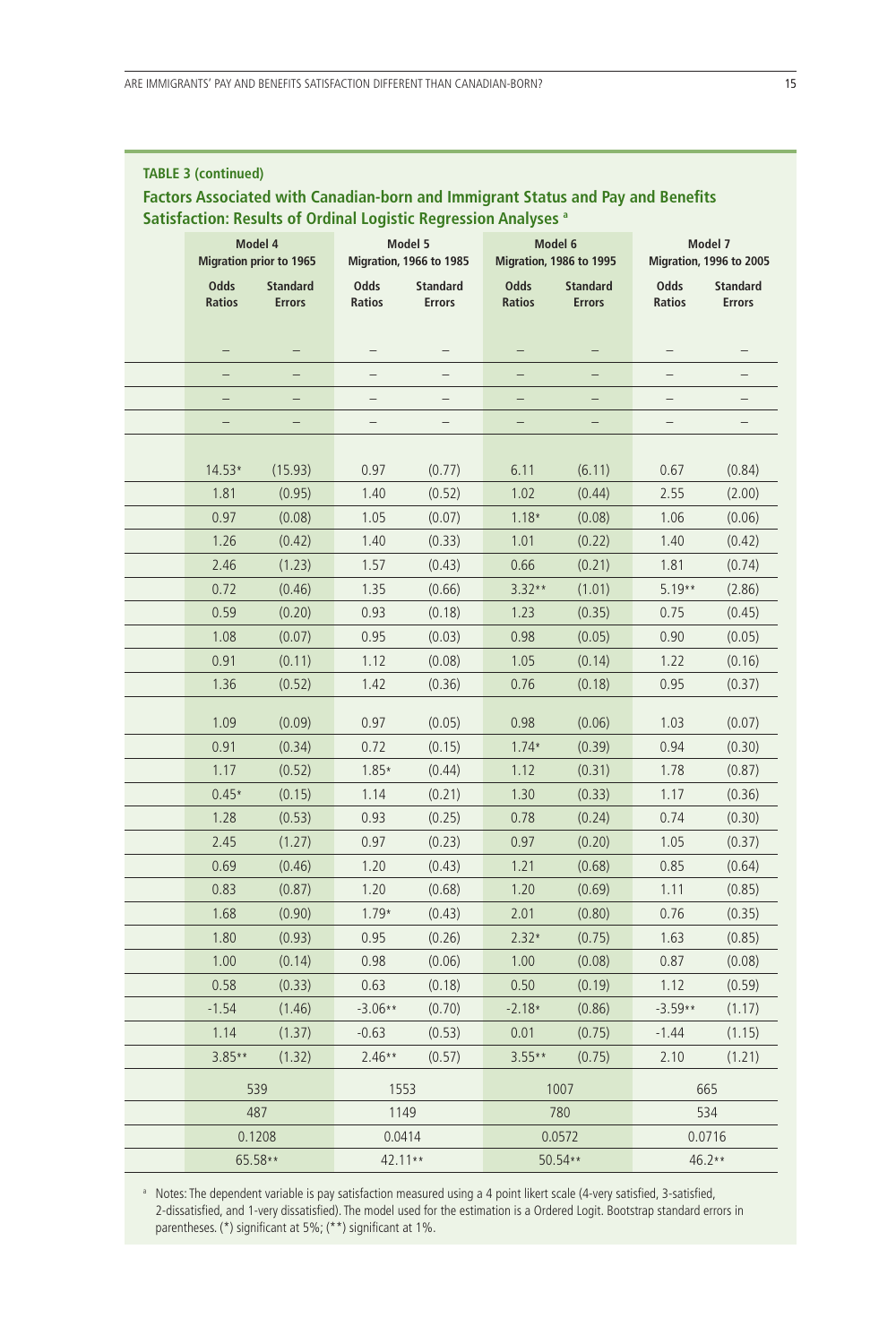born workers. The immigrants entering prior to 1966 are not significantly different from Canadian-born in terms of their pay and benefit satisfaction. The negative results for immigrant cohorts 1966 to 1985 and 1996 to 2005 are significant, substantial, and increasingly negative, which partially supports hypothesis 2 (that more recent immigrants will have lower pay and benefit satisfaction than earlier immigrants and Canadian-born workers). However, immigrant cohort 1986 to 1995 has a higher odds ratio than the 1966 to 1985 cohort, thereby breaking the trend of increasingly lower pay and benefit satisfaction levels for more recent immigrant cohorts, although the trend does hold for the cohorts that have significant odds ratios. Finally, similar to results in Model 1, Model 3 indicates that immigrants entering prior to 1965 are almost 2 times more likely to be in a higher pay and benefit satisfaction category than those arriving between 1996 to 2005, all else being equal.

With respect to the control variables in the model, external and internal comparisons, non-wage benefits, and promotion were positive and significant. These findings hold for the full sample (Model 1) and the Canadian-born worker sample (Model 2), but generally do not hold for the immigrant samples. In contrast, the immigrant workers in Model 3 were quite different compared to the Canadian-born workers. The effect of external and internal comparisons, promotion, and pay-for-performance factors on pay and benefits satisfaction were neutral for immigrants. In addition, pay-for-output schemes lead to relatively higher pay and benefits satisfaction levels for immigrant workers compared to Canadian-born. We found that immigrant workers compensated under a payfor-output scheme were 2.10 times more likely to be satisfied with their pay and benefits than immigrant workers not in a pay-for-output scheme. This finding was stronger for more recent immigrants (cohort 1986 to 1995 in Model 6 and cohort 1996 to 2005 in Model 7). In Models 3 to 7, none of the other pay and benefit factors were significantly associated with pay and benefits satisfaction for immigrants. However, there were two main factors that had a positive and significant relationship with pay and benefit satisfaction: (1) the external comparison for immigrants arriving prior to 1965 (Model 4), and (2) non-wage benefits for immigrant cohort 1986 to 1995 (Model 6).

With regard to the human capital, personal characteristics, job and employment related variables, and workplace characteristics as additional controls in the model, there was one surprising finding. We expected the qualification level difference from the minimum required for the job to have a significant negative relationship with immigrant pay and benefit satisfaction, especially for immigrants given the popular vignette in the public-mind that even highly educated immigrants can find only low-skill jobs (e.g. graduate degree holders driving taxi cabs).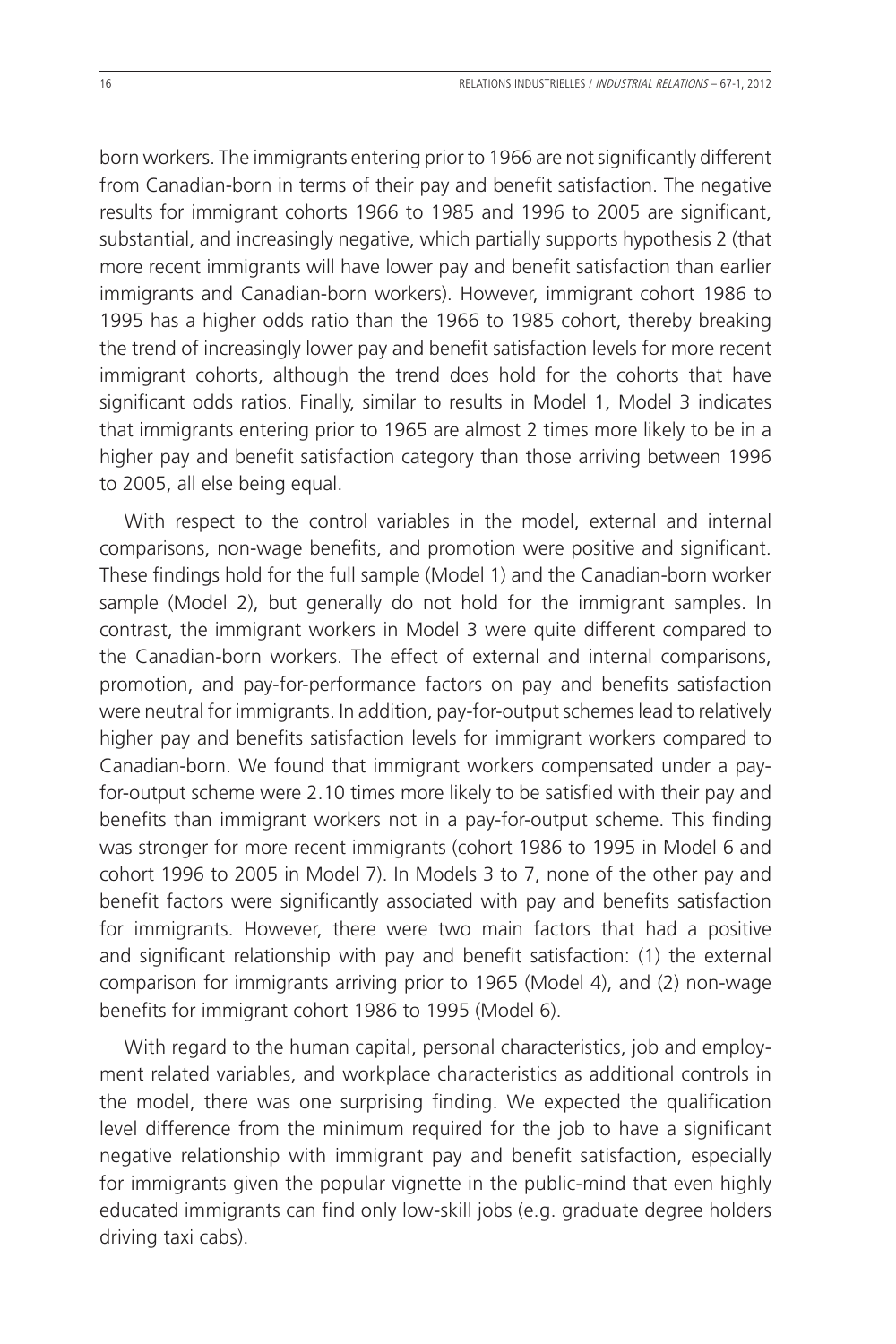## Conclusion and Discussion

This study examined whether or not there are differences in pay and benefits satisfaction between Canadian-born and immigrant workers. Many papers have looked at the issue of wage gaps between non-immigrant and immigrants in Canada and other developed countries, but the present paper, to our knowledge, is one of the first to explore immigrants' satisfaction with pay and benefits in particular. Both descriptive and multivariate regression results show significantly higher pay and benefits satisfaction, on average, among Canadian-born workers compared to cohorts of immigrants except the earliest cohort of immigrant workers. In fact, the descriptive results show that immigrants who arrived prior to 1965 have higher mean pay and benefit satisfaction than all other immigrants and Canadian-born, and in the multivariate analysis, when we control for the effects of many other factors, they have essentially the same pay and benefits satisfaction as Canadian-born. Thus, as hypothesized, immigrant status has a direct effect on lower pay and benefits satisfaction, and more recent immigrants tend to have lower pay and benefit satisfaction levels. These findings mirror the wage gap research examining Canada (Aydemir and Skuterud, 2008; Banerjee, 2009), and given the wage gap identified between native-born workers and immigrants in other developed countries (Chiswick and Miller, 2009; Elliott and Lindley, 2008), our research suggests possible pay and benefit satisfaction gaps in those jurisdictions even after controlling for compensation-related factors, personal, human capital, job, and workplace characteristics.

The theoretical contribution of this article is the identification of the lack of consistency in the factors contributing to pay and benefits satisfaction across the Canadian-born and immigrant groups. This suggests that pay and benefit satisfaction theories and the traditional conceptual models may not be as relevant when studying immigrants. In particular, there may be other factors that lead to the differences between Canadian-born and immigrant workers that are not observable in our data. We recommend that further research of a qualitative nature tease out factors associated with immigrants' pay and benefits satisfaction that can contribute to refining theories. For example, variables focusing on perceptions, aspirations or beliefs, and an exploration of other possible factors may have more explanatory power for the immigrant population.

Further, since most immigrants to Canada are admitted according to their credentials and skills and have work experience in their home-country (Schellenberg and Maheux, 2007), they most likely have high expectations for their employment outcomes in Canada. It is possible that when reporting satisfaction levels with pay and benefits they are considering home-country referents, such as ex-co-workers and friends, and if home-country referents are perceived to have better outcomes (e.g. higher purchasing power), then these immigrants might be less satisfied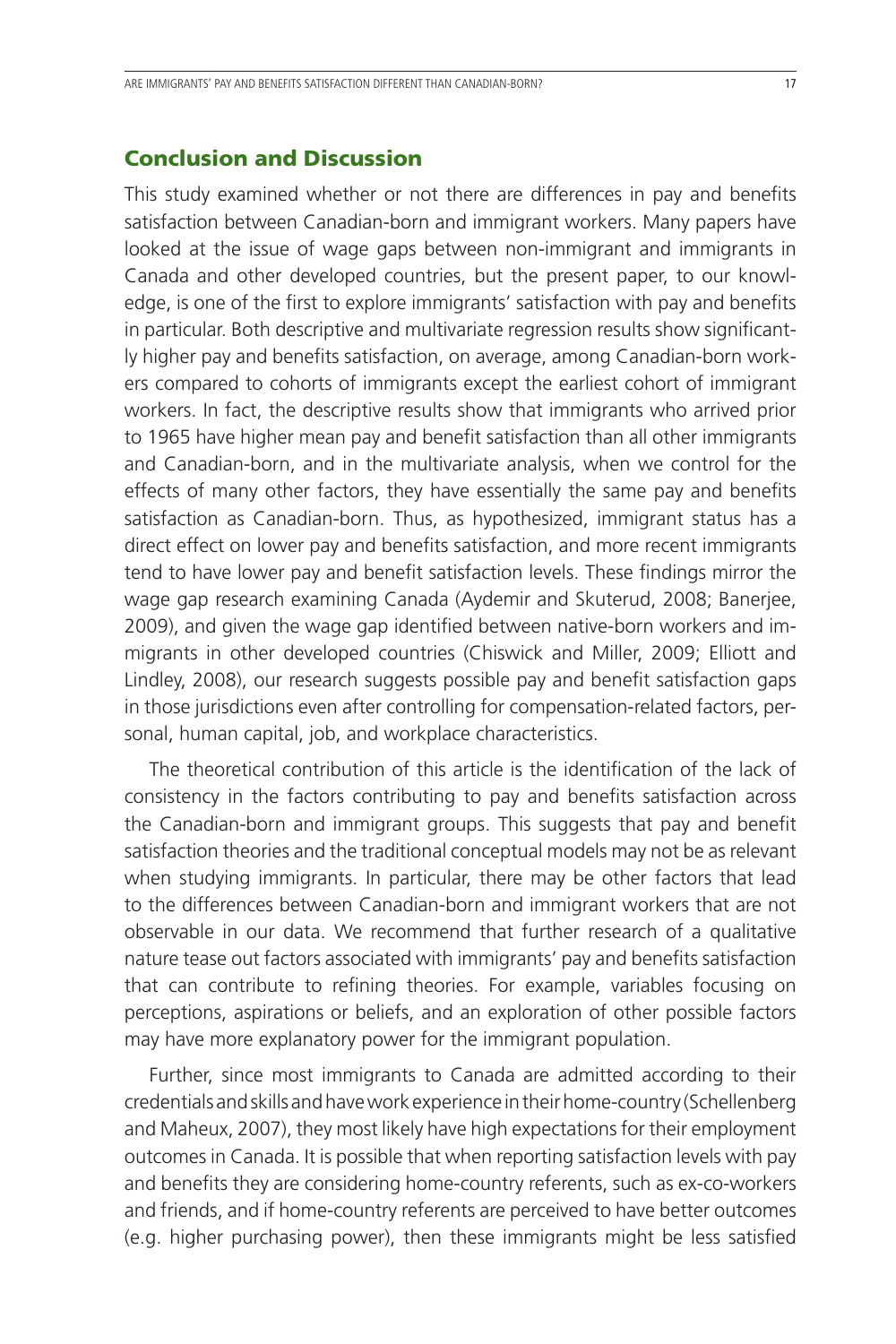with their pay and benefits in Canada. This perceived (or real) mismatch between what they could have earned (if they stayed) in their home country and what they are earning now (in Canada) could account for some of the 'gap' in pay and benefits satisfaction. Our data did not allow us to examine these issues directly. However, as a proxy for this possible labour market educational credentials and occupational mismatch, which has been identified as a part of the immigrant experience (Frenette and Morissette, 2003; Goldmann, Sweetman and Warman, 2009; Oreopoulos, 2009), we controlled for the qualification differences from the minimum required as a factor affecting pay and benefit satisfaction. We recommend future research to explore these issues.

This study is not without limitations, which lead to the following suggestions for future research. First, an implied assumption is that immigrants have a potential referent set similar to Canadian-born employees. As mentioned, however, because immigrants may make comparisons to others in their ethnic cluster and their home-country community, we recommend studies to further explore this issue. Second, because the composition of the comparator groups was not explored, it is not clear if pay and benefits satisfaction levels for immigrants vary depending on whether Canadian-born individuals or immigrants dominate the comparator groups. For example, if immigrants tend to work in workplaces and industries that are dominated by immigrants, then comparisons will generally be with other immigrant outcomes, and vice versa. Thus, the context of the reference group is likely to be an important factor that can aid in the understanding of the determinants of pay and benefits satisfaction levels. Future research can explore between organization differences in the composition of workforces (i.e. proportion of Canadian-born compared to immigrant cohort) and the effect on pay and benefits satisfaction. Further research exploring immigrant entry cohort heterogeneity (i.e. immigrant class, ethnicity, country of origin, official language proficiency, human capital, etc., which go beyond the usual diversity identifiers including gender, age, race, and disability) will provide more insight into the effects of these additional aspects of diversity on immigrant outcomes. Although this quantitative study provides generalizable results, we recommend qualitative studies to explore factors associated with immigrants' pay and benefits satisfaction.

Taking a broader approach to understanding the outcomes that affect social equity and cohesion and economic inclusion enables policy-makers to target factors that may lead to negative social implications. The dynamic nature of migration suggests that being able to retain immigrants requires fulfilling social outcomes such as pay and benefits satisfaction. Having immigrants experience lower pay and benefits satisfaction can potentially hinder typical immigration policy goals of integration (economic inclusion and social participation), retention,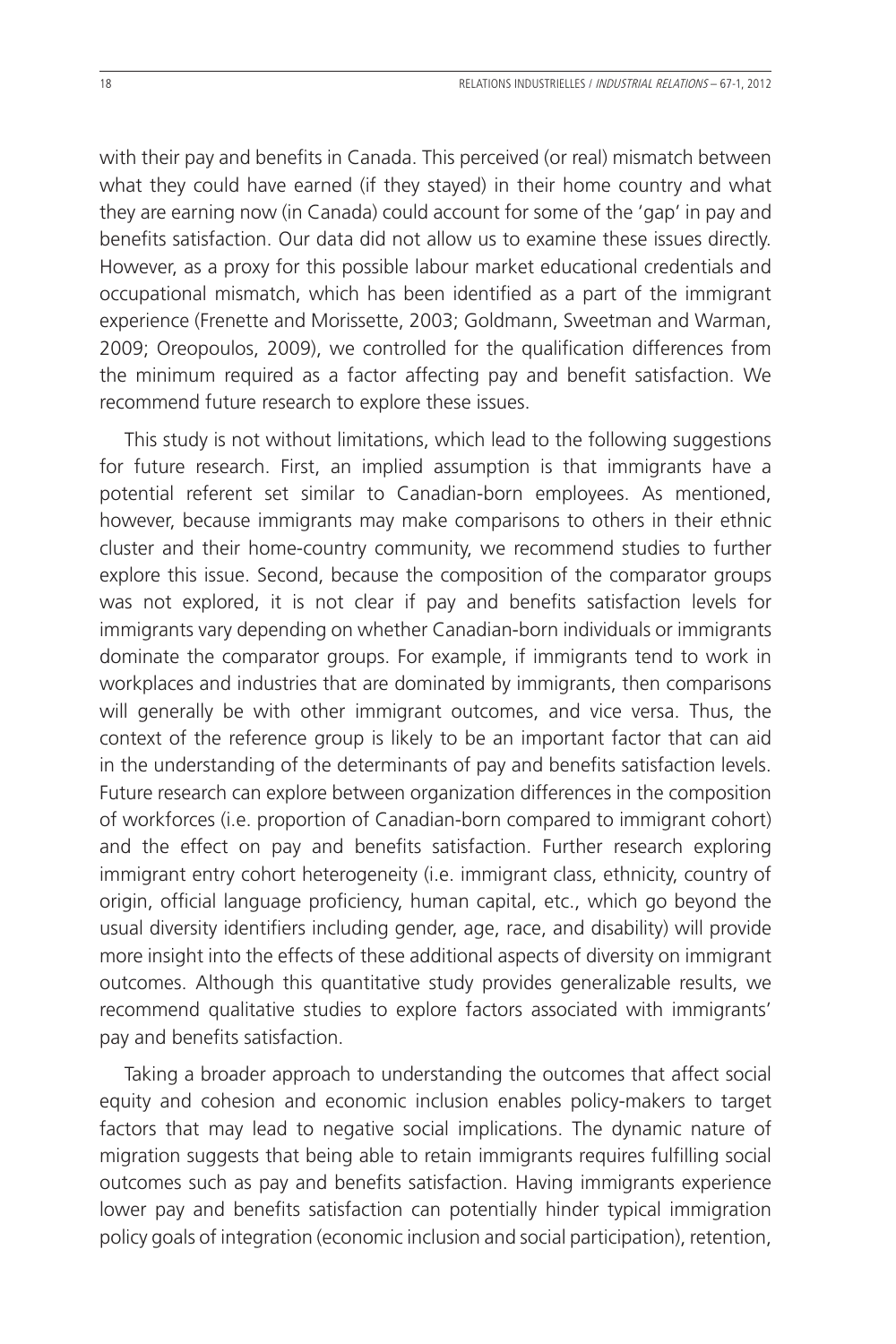and future attraction of workers. In workplaces, low pay and benefits satisfaction can lead to lower productivity, turnover, and/or absenteeism. Human resource managers are recommended to examine the sources of immigrants' pay and benefits satisfaction to attract and retain these workers. For unions, further emphasis on collective agreement coverage for immigrants is recommended. As results showed, collective agreement coverage is a significant factor positively contributing to pay and benefits satisfaction among some cohorts of immigrants. The results also provide evidence to government policy-makers to aid in the understanding of what factors affect satisfaction, creating the potential for the facilitation of more successful integration and retention of immigrants. We recommend all labour market stakeholders in Canada and other top net migration countries take into consideration the individual, familial, and societal implications of our findings.

#### **References**

- Adams, J. Stacy. 1963. "Toward an Understanding of Inequity." *Journal of Abnormal and Social Psychology*, 67 (5), 422-436.
- Aydemir, Abdurrahman and Mikal Skuterud. 2008. "The Immigrant Wage Differential within and across Establishments." *Industrial and Labor Relations Review*, 61, 334-352.
- Banerjee, Rupa. 2009. "Income Growth of New Immigrants in Canada: Evidence from the SLID." *Relations Industrielles / Industrial Relations*, 64 (3), 466-488.
- Blau, Gary. 1994. "Testing the Effect of Level and Importance of Pay Referents on Pay Level Satisfaction." *Human Relations*, 47, 1251-1268.
- Chaulk, Kimberly and Travor C. Brown. 2008. "An Assessment of Worker Reaction to their Union and Employer Post-Strike: A Canadian Experience." *Relations Industrielles / Industrial Relations*, 63 (2), 223-245.
- Chiswick, Barry R. and Paul W. Miller. 2009. "Earnings and Occupational Attainment among Immigrants." *Industrial Relations*, 48, 454-465.
- Chowhan, James and Neil J. Buckley. 2005. "Using Mean Bootstrap Weights in Stata: A BSWREG Revision." *Statistics Canada Research Data Centres: Information and Technical Bulletin*, 2, 23- 38, <http://dsp-psd.pwgsc.gc.ca/Collection/Statcan /12-002-XIE/12-002-XIE2005001.pdf>.
- Chui, Tina, Kelly Tran and Hélène Maheux. 2007. "Immigration in Canada: A Portrait of the Foreignborn Population, 2006 Census." Ottawa: Statistics Canada, Social and Aboriginal Statistics Division. Catalogue no. 97-557-XIE, <http://www12.statcan.ca/census-recensement/2006/ as-sa/97-557/pdf/97-557-XIE2006001.pdf> (accessed November 10, 2010).
- Clark, Andrew E. 1996. "Job Satisfaction in Britain." *British Journal of Industrial Relations*, 34, 189-217.
- Clark, Andrew E. 2005. "Your Money or Your Life: Changing Job Quality in OECD Countries." *British Journal of Industrial Relations*, 43 (3), 377-400.
- Elliott, Robert J. R. and Joanne K. Lindley. 2008. "Immigrant Wage Differentials, Ethnicity and Occupational Segregation." *Journal of the Royal Statistical Society Series A-Statistics in Society*, 171, 645-671.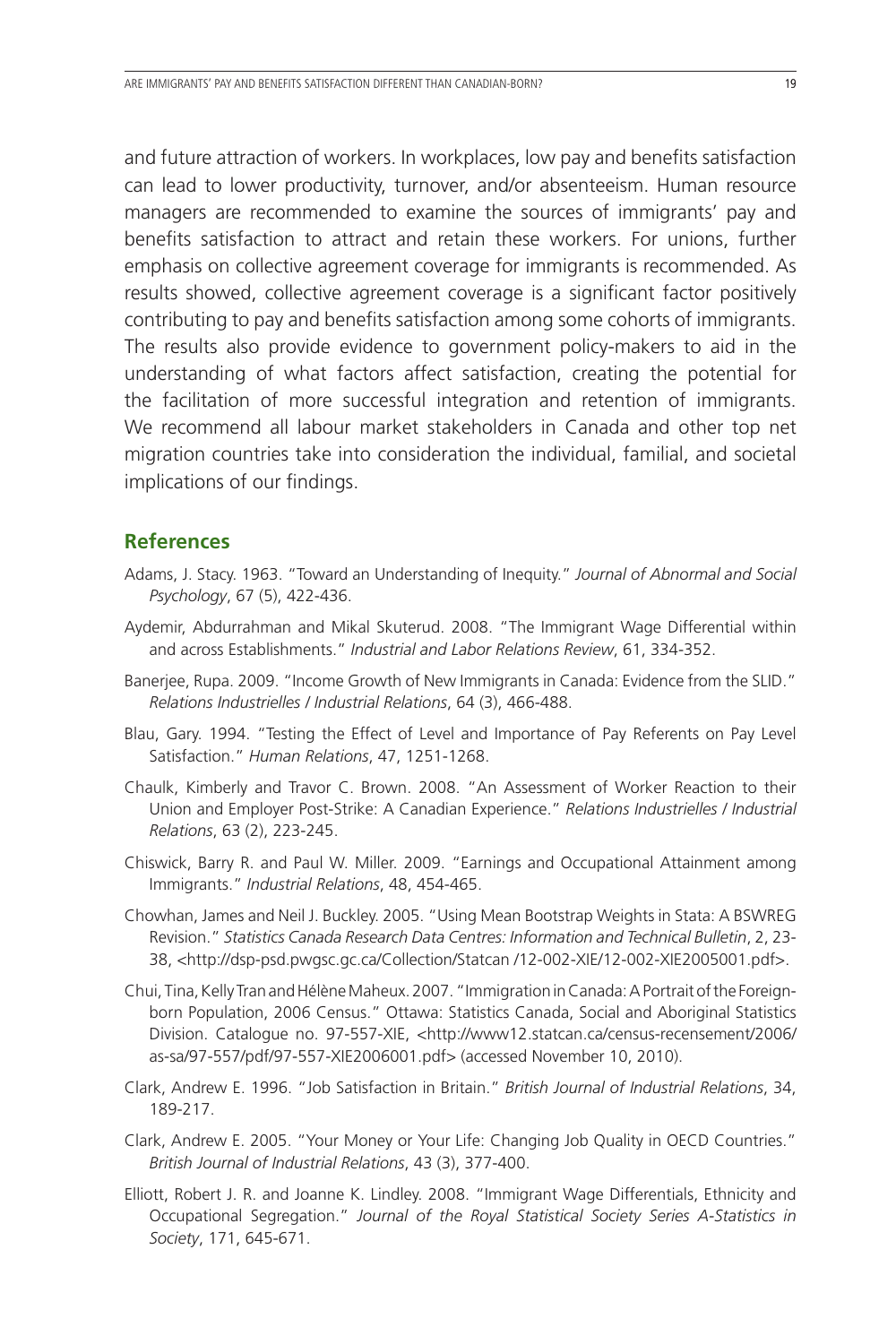- Fang, Tony and John S. Heywood. 2010. "Immigration, Ethnic Wage Differentials and Output Pay in Canada." *British Journal of Industrial Relations*, 48 (1), 109-130.
- Fang, Tony, Jelena Zikic and Milorad M. Novicevic. 2009. "Career Success of Immigrant Professionals: Stock and Flow of their Career Capital." *International Journal of Manpower*, 30, 472-488.
- Frenette, Marc and René Morissette. 2003. "Will They Ever Converge? Earnings of Immigrant and Canadian-born Workers over the Last Two Decades." *International Migration Review*, 39 (1), 228-258.
- Goldmann, Gustave, Arthur Sweetman and Casey Warman. 2009. "The Economic Return on New Immigrants. Human Capital: The Impact of Occupational Matching." Working Paper No. 21, *Canadian Labour Market and Skills Researcher Network*, <http://www.econ.ubc.ca/ clsrn/workingpapers.php> (assessed July 12, 2009).
- Heneman, Herbert G., III. 1985. "Pay Satisfaction." *Research in Personnel and Human Resources Management*. M. Rowland and J. Ferris, eds. Greenwich, CT: JAI Press, Vol. 3, 115-140.
- Heneman, Herbert G., III. and Donald P. Schwab. 1985. "Pay Satisfaction: Its Multidimensional Nature and Measurement." *International Journal of Psychology*, 20, 129-141.
- Heneman, Herbert G., III and Timothy A. Judge. 2000. "Compensation Attitudes: A Review and Recommendations for Future Research." *Compensation in Organizations: Progress and Prospects*. S. L. Rynes and B. Gerhart, eds. San Francisco: Jossey-Bass, 61-103.
- Heywood, John S. and Xiangdong Wei. 2006. "Performance Pay and Job Satisfaction." *Journal of Industrial Relations*, 48 (4), 523-540.
- Jones-Johnson, Gloria and W. Roy Johnson. 2000. "Perceived Overqualification and Dimensions of Job Satisfaction: A Longitudinal Analysis." *The Journal of Psychology*, 134, 537-555.
- Lawler III, Edward E. 1971. *Pay and Organizational Effectiveness: A Psychological View*. New York: McGraw-Hill.
- McCue, Kristin. 1996. "Promotions and Wage Growth." *Journal of Labor Economics*, 14, 175-205.
- Oreopoulos, Philip. 2009. "Why Do Skilled Immigrants Struggle in the Labor Market? A Field Experiment with Sixty Thousand Résumés." *Metropolis British Columbia Working Paper Series*, No. 09-03, <http://mbc.metropolis.net/assets/uploads/files/wp/2009/WP09-03.pdf> (accessed November 10, 2010).
- Rice, Rober W., Suzanne M. Phillips and Dean B. McFarlin. 1990. "Multiple Discrepancies and Pay Satisfaction." *Journal of Applied Psychology*, 75, 386-393.
- Rose, Michael. 2005. "Job Satisfaction in Britain: Coping with Complexity." *British Journal of Industrial Relations*, 43 (3), 455-467.
- Saari, Lise M. and Timothy A. Judge. 2004. "Employee Attitudes and Job Satisfaction." *Human Resource Management*, 43 (4), 395-407.
- Schellenberg, Grant and Hélène Maheux. 2007. "Immigrants' Perspectives on their First Four Years in Canada: Highlights from Three Waves of the Longitudinal Survey of Immigrants to Canada." *Canadian Social Trends*, Special Issue (April), Statistics Canada, Catalogue No. 11-008, < http://www.statcan.gc.ca/pub/11-008-x/2007000/pdf/9627-eng.pdf > (accessed December 2, 2009).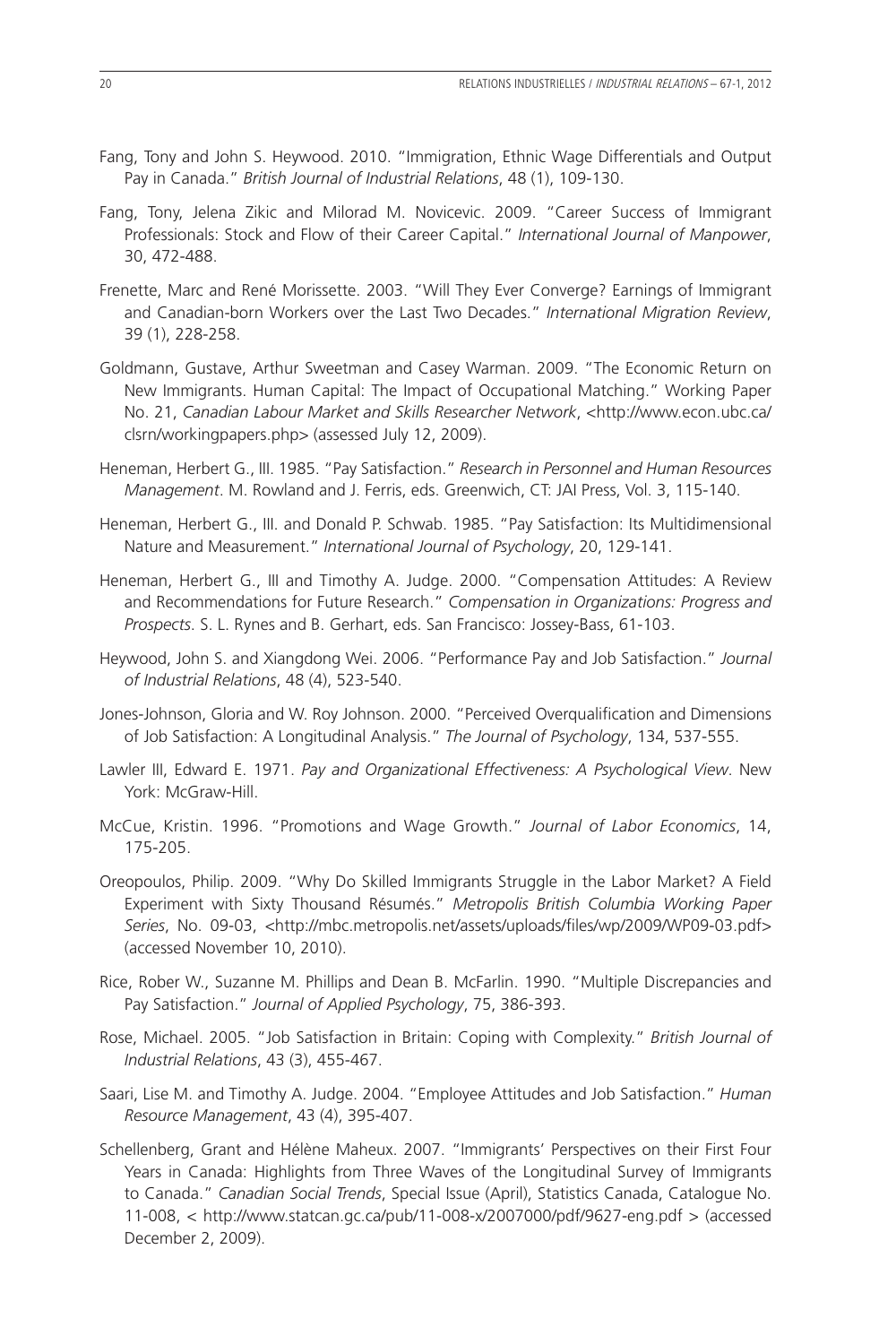- Spector, Paul E. 1997. *Job Satisfaction: Application, Assessment, Cause and Consequences*. London, UK: Sage Publications.
- Statistics Canada. 2005. *2005 Workplace and Employee Survey: Questionnaire*. Employee Questionnaire. Business and Labour Market Analysis Division and Labour Statistics Division. 4-4700-2.1: STC/LAB-075-75055, 2005-06-20, <http://www.statcan.gc.ca/imdb-bmdi/ instrument/2615\_Q1\_V7-eng.pdf> (accessed August 19, 2009).
- Statistics Canada. 2008. *Canada's Ethnocultural Mosaic, 2006 Census*. Statistics Canada, Catalogue no. 97-562-X, <http://www12.statcan.ca/english/census06/analysis/ethnicorigin/ pdf/97-562-XIE2006001.pdf> (accessed September 19, 2009).
- Stringer, Krista G. and Travor C. Brown. 2008. "A Special Kind of Downsizing: An Assessment of Union Member Reaction to Bumping." *Relations Industrielles / Industrial Relations*, 63 (4), 648-670.
- Trevor, Charlie O. 2001. "Interactions among Actual Ease of Movement Determinants and Job Satisfaction in the Prediction of Voluntary Turnover." *Academy of Management Journal*, 44, 621-638.
- United Nations, Department of Economic and Social Affairs, Population Division. 2009. *World Population Prospects: The 2008 Revision, Highlights*. Working Paper No. ESA/P/WP.210.
- Vandenberghe, Christian, Sylvie St-Onge and Évelyne Robineau. 2008. "An Analysis of the Relation between Personality and the Attractiveness of Total Rewards Components." *Relations Industrielles / Industrial Relations*, 63 (3), 425-453.
- Wanous, John P., Arnon E. Reichers and Michael J. Hudy. 1997. "Overall Job Satisfaction: How Good Are Single-Item Measures?" *Journal of Applied Psychology*, 82, 247-252.
- Williams, Margaret L. 1995. "Antecedents of Employee Benefit Level Satisfaction: A Test of a Model." *Journal of Management*, 21 (6), 1097-1128.
- Williams, Margaret L., Michael A. McDaniel and Nhung T. Nguyen. 2006. "A Meta-Analysis of the Antecedents and Consequences of Pay Level Satisfaction." *Journal of Applied Psychology*, 91, 392–413.
- Williams, Margaret L., Michael A. McDaniel and Lucy R. Ford. 2007. "Understanding Multiple Dimensions of Compensation Satisfaction." *Journal of Business and Psychology*, 21 (3), 429- 459.
- Wooden, Mark and Diana Warren. 2004. "Non-Standard Employment and Job Satisfaction: Evidence from the Hilda." *Journal of Industrial Relations*, 46 (3), 275-297.
- Zeytinoglu, Isik U. and Gordon B. Cooke. 2005. "Non-Standard Work and Benefits: Has Anything Changed since the Wallace Report?" *Relations Industrielles / Industrial Relations*, 60 (1), 29-63.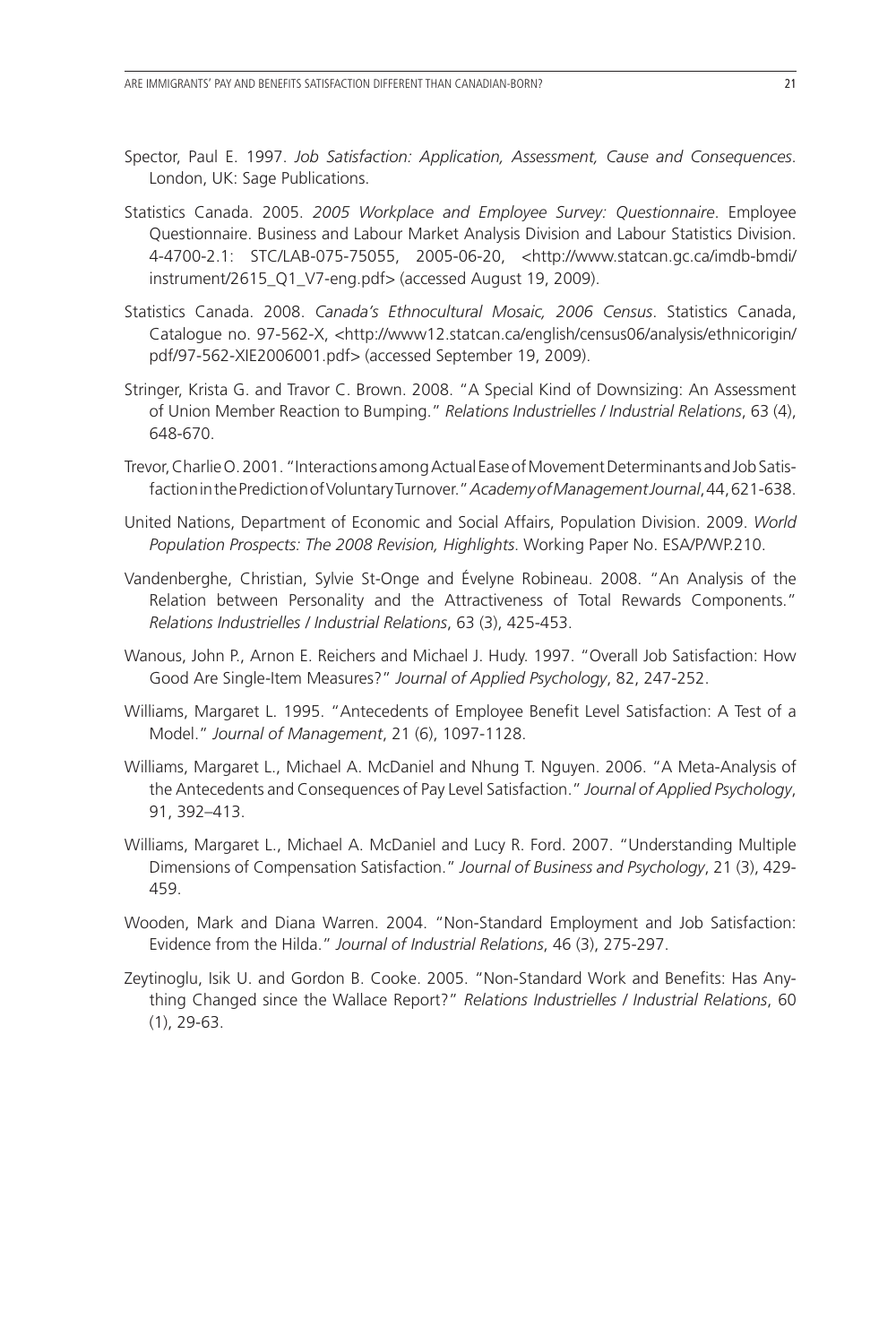#### **SUMMARY**

# Are Immigrants' Pay and Benefits Satisfaction Different than Canadian-born?

This study contributes to the emerging literature on immigrants' life, job, and pay satisfaction by focusing on a relatively understudied aspect of the immigrant experience – satisfaction with pay and benefits. The purpose of the study is to first examine whether there are differences in satisfaction with pay and benefits between Canadian-born and immigrant workers, and if so, to then examine factors associated with immigrants' pay and benefits satisfaction using discrepancy and equity theoretical frameworks.

Immigrants are examined in four cohorts based on the year of arrival. We use Statistics Canada's 2005 Workplace and Employee Survey (WES), which is a large Canadian dataset containing responses from both employers and employees enabling us to control for individual and workplace heterogeneity. Both descriptive and multivariate regression results found that, with the exception of the pre-1965 cohort, all immigrant cohorts report significantly lower pay and benefit satisfaction compared to Canadian-born workers. Further, we find that for Canadianborn workers, external and internal referents, non-wage benefits, and payfor-performance are positively related to pay and benefit satisfaction, whereas pay-for-output is important for the 1986 to 1995 and 1996 to 2005 immigrant cohorts.

We conclude that the lack of consistency in the factors contributing to pay and benefits satisfaction across Canadian-born and immigrant groups suggests that the theories and traditional models for pay and benefit satisfaction may not be as relevant when studying immigrants. We recommend that further studies of a qualitative nature tease out factors associated with immigrants' pay and benefits satisfaction and contribute to the refinement of existing theories. The results can also assist human resource managers and government policy-makers to facilitate more successful integration and retention of immigrants.

Keywords: pay satisfaction, benefits satisfaction, equity, diversity, job satisfaction

### Résumé

# La satisfaction à l'égard du salaire et des avantages sociaux des immigrants diffère-t-elle de celle des Canadiens d'origine ?

Cette étude se propose de contribuer à la littérature émergente sur la vie des immigrants, leur emploi et leur satisfaction par rapport à leur rémunération en se concentrant sur un aspect sous-étudié de leur expérience, soit leur satisfaction à l'égard de leur salaire et de leurs avantages sociaux. L'objectif de l'étude est d'abord d'examiner s'il existe une différence à l'égard de la satisfaction envers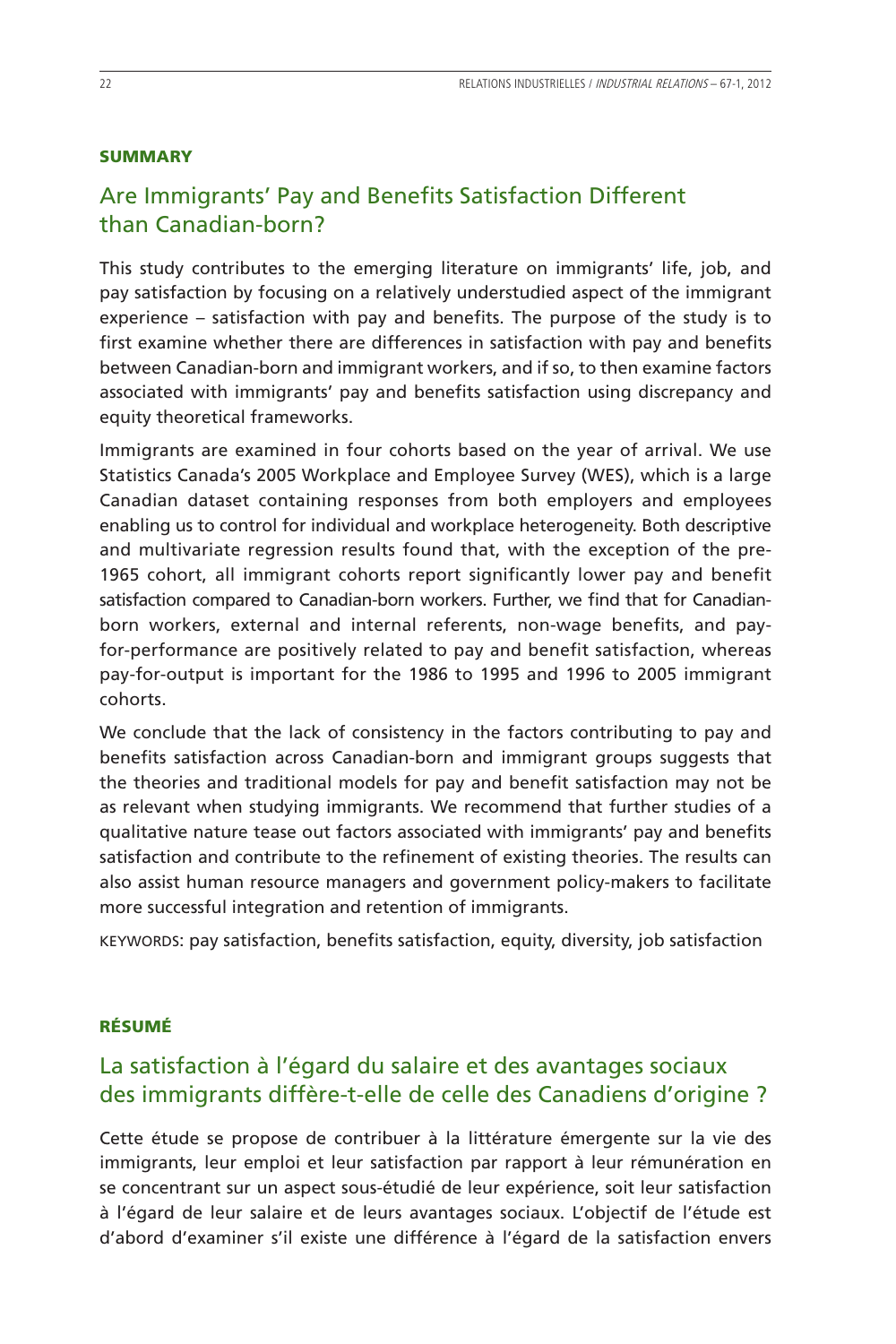le salaire et les avantages sociaux entre les Canadiens d'origine et les travailleurs immigrants, et si oui, de se pencher sur les facteurs associés à la satisfaction des immigrants à l'égard de ces matières en ayant recours à des cadres d'analyses théoriques en matière d'équité et de discordance.

Le groupe des immigrants est étudié en quatre cohortes selon leur année d'arrivée au Canada. Pour ce faire, nous nous servons des données de l'enquête de Statistique Canada intitulée « Enquête sur le milieu de travail et les employés » (EMTE) de 2005, laquelle constitue une vaste base de données de la part à la fois des employeurs et des employés, nous permettant de contrôler pour l'hétérogénéité tant des individus que du milieu de travail. Nos résultats d'analyses de régression descriptives et multivariées révèlent que, à l'exception de la cohorte pré-1965, toutes les autres cohortes d'immigrants font montre de façon significative d'une satisfaction à l'égard du salaire et des avantages sociaux moindre en comparaison des travailleurs d'origine canadienne. De plus, il ressort que pour les travailleurs d'origine canadienne, les référents tant à l'interne qu'à l'externe, les avantages autres que le salaire et la rémunération selon la performance sont positivement associés à la satisfaction à l'égard du salaire et des avantages sociaux, tandis que le salaire à la pièce ou selon la quantité produite demeure important pour les cohortes d'immigrants de 1985-1995 et 1996-2005.

Nous en arrivons à la conclusion que le manque de consistance de la littérature en ce qui concerne les facteurs contributifs à la satisfaction à l'égard du salaire et des avantages sociaux entre groupes d'immigrants et de Canadiens d'origine suggère que les théories et les modèles traditionnels en la matière ne sont peutêtre pas pertinents dans l'étude de la réalité des immigrants. Nous faisons la recommandation que les études à venir soient de nature qualitative afin de faire ressortir les facteurs associés à la satisfaction des immigrants à l'égard du salaire et des avantages sociaux et de contribuer au raffinement des théories existantes. Nos résultats peuvent également aider les gestionnaires en ressources humaines et les décideurs politiques afin de faciliter une intégration et une rétention plus efficace des immigrants dans les milieux de travail.

Mots clés : satisfaction à l'égard du salaire, satisfaction à l'égard des avantages sociaux, équité, diversité, satisfaction au travail

#### RESUMEN

# ¿Es diferente la satisfacción de los inmigrantes respecto al sueldo y los beneficios comparativamente a los canadienses de nacimiento?

Este estudio contribuye a la literatura emergente sobre la satisfacción de los inmigrantes respecto a la vida, el trabajo y la remuneración, focalizando para ello en aspectos relativamente poco estudiados de la experiencia – satisfacción de los inmigrantes respecto a la remuneración y los beneficios. El propósito del estudio